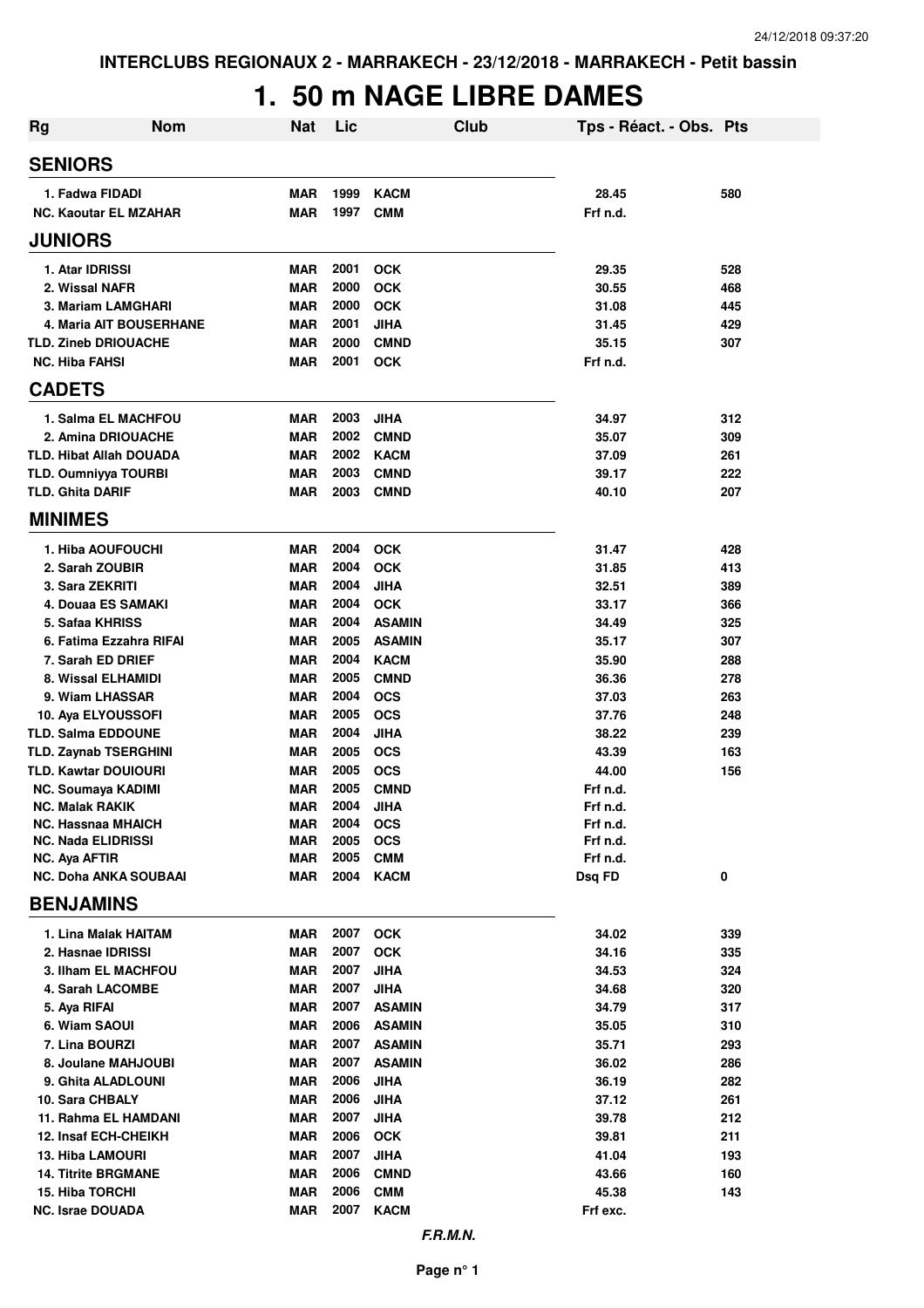### **1. 50 m NAGE LIBRE DAMES**

| Rg                         | <b>Nom</b> | Nat | Lic. |            | Club | Tps - Réact. - Obs. Pts |  |
|----------------------------|------------|-----|------|------------|------|-------------------------|--|
| <b>BENJAMINS</b>           |            |     |      |            |      |                         |  |
| <b>NC. Sara ZROUR</b>      |            | MAR | 2006 | CKM        |      | Frf n.d.                |  |
| <b>NC. Marwa EL-ABBARI</b> |            | MAR | 2007 | <b>OCK</b> |      | Frf n.d.                |  |
| <b>NC. Aya ELOUAZZANI</b>  |            | MAR | 2006 | <b>OCS</b> |      | Frf n.d.                |  |
| <b>NC. Diyaa AZNAKI</b>    |            | MAR | 2006 | <b>OCS</b> |      | Frf n.d.                |  |
| <b>NC. Alae ELOUAZZANI</b> |            | MAR | 2006 | <b>OCS</b> |      | Frf n.d.                |  |
| <b>NC. Rokia FANSOUNI</b>  |            | MAR | 2006 | <b>CMM</b> |      | Frf n.d.                |  |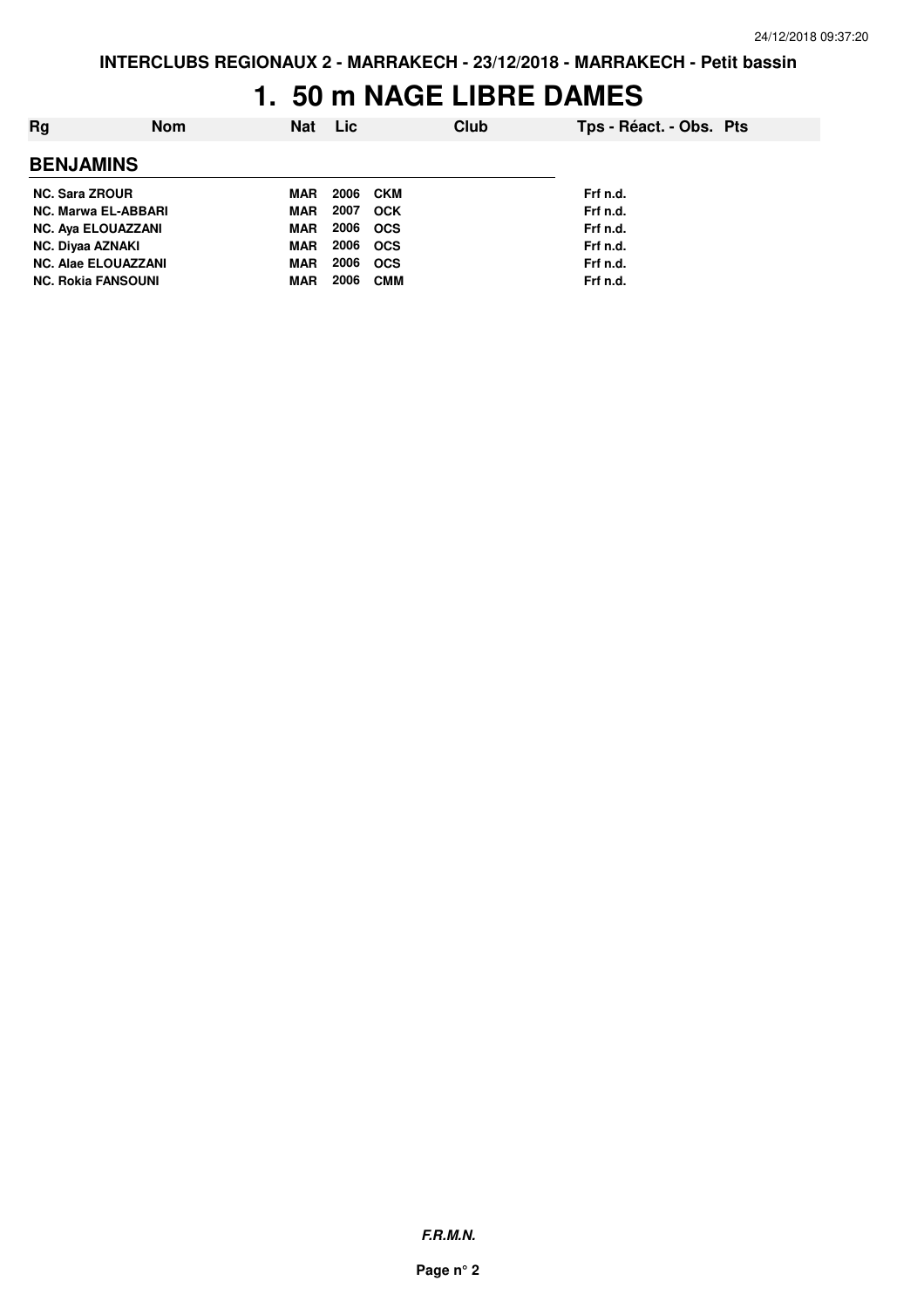#### **2. 50 m NAGE LIBRE MESSIEURS**

| <b>Rg</b> | <b>Nom</b>                                 | <b>Nat</b>               | Lic          | Club                           | Tps - Réact. - Obs. Pts |            |
|-----------|--------------------------------------------|--------------------------|--------------|--------------------------------|-------------------------|------------|
|           | <b>SENIORS</b>                             |                          |              |                                |                         |            |
|           | 1. Mohamed Amine MAANAN                    | <b>MAR</b>               | 1994         | <b>JIHA</b>                    | 27.76                   | 427        |
|           | 2. Youssef HAIDAR                          | <b>MAR</b>               | 1997         | <b>CMND</b>                    | 29.97                   | 339        |
|           | <b>TLD. Khalid BOU LAADAM</b>              | <b>MAR</b>               | 1999         | <b>JIHA</b>                    | 30.08                   | 336        |
|           | <b>NC. Abderahmane BECHARY</b>             | <b>MAR</b>               | 1999         | <b>CKM</b>                     | Frf n.d.                |            |
|           | NC. Mohamed LAMRANI SELMANE                | <b>MAR</b>               | 1997         | <b>JIHA</b>                    | Frf n.d.                |            |
|           | NC. Younes Taha NADIFIYINE                 | <b>MAR</b>               | 1995         | <b>KACM</b>                    | Frf n.d.                |            |
|           | <b>NC. Mohamed EL QORRI</b>                | <b>MAR</b>               | 1999         | <b>CMM</b>                     | Frf n.d.                |            |
|           | <b>NC. Ahmed Mounir LAZHJAR</b>            | MAR                      | 1995         | <b>CMM</b>                     | Frf n.d.                |            |
|           | <b>NC. Mohamed DAHI</b>                    | MAR                      | 1996         | <b>CMM</b>                     | Frf n.d.                |            |
|           | <b>NC. Anouar ALLOUCHI</b>                 | <b>MAR</b>               | 1995         | <b>CMM</b>                     | Frf n.d.                |            |
|           | <b>JUNIORS</b>                             |                          |              |                                |                         |            |
|           | 1. Anas OUGOUIS                            | <b>MAR</b>               | 2001         | <b>OCK</b>                     | 25.90                   | 526        |
|           | 2. Hamza ALAOUI MORTAJI                    | <b>MAR</b>               | 2000         | <b>ASNS</b>                    | 27.16                   | 456        |
|           | <b>3. Omar EL HAMDANI</b>                  | <b>MAR</b>               | 2001         | <b>JIHA</b>                    | 28.25                   | 405        |
|           | 4. Abdelmajid ANKA SOUBAAI                 | <b>MAR</b>               | 2001         | <b>KACM</b>                    | 30.65                   | 317        |
|           | <b>TLD. Abderahmane SOUHJOUD</b>           | <b>MAR</b>               | 2001         | <b>CKM</b>                     | 32.25                   | 272        |
|           | <b>TLD. Amine TORCHI</b>                   | <b>MAR</b>               | 2000         | <b>CMM</b>                     | 32.47                   | 267        |
|           | <b>TLD. Mohamad CHAKIB</b>                 | <b>MAR</b>               | 2000         | <b>KACM</b>                    | 33.41                   | 245        |
|           | <b>TLD. Anas LAKNANBI</b>                  | <b>MAR</b>               | 2000         | <b>JIHA</b>                    | 33.81                   | 236        |
|           | <b>TLD. Younes ELBEZOUARI</b>              | <b>MAR</b>               | 2001         | <b>CMM</b>                     | 36.19                   | 192        |
|           | <b>NC. Ahmed DAHLANE</b>                   | <b>MAR</b>               | 2001         | <b>JIHA</b>                    | Frf n.d.                |            |
|           | <b>NC. Oussama ALIOUI</b><br><b>CADETS</b> | <b>MAR</b>               | 2000         | <b>OCS</b>                     | Frf n.d.                |            |
|           |                                            |                          |              |                                |                         |            |
|           | <b>1. Monssif HAITAM</b>                   | <b>MAR</b>               | 2002         | <b>OCK</b>                     | 26.39                   | 497        |
|           | 2. Lounes MOUHOUBI                         | <b>MAR</b>               | 2002<br>2003 | <b>ASAMIN</b><br><b>ASAMIN</b> | 26.49                   | 492        |
|           | 3. Youssef KARADA<br>4. Yassine JAA        | <b>MAR</b><br><b>MAR</b> | 2003         | <b>CBN</b>                     | 27.35<br>27.41          | 447<br>444 |
|           | 5. Anas QOUANANE                           | <b>MAR</b>               | 2003         | <b>OCK</b>                     | 27.63                   | 433        |
|           | 6. Mohamed Amine DIDOUCH                   | <b>MAR</b>               | 2003         | <b>ASAMIN</b>                  | 27.66                   | 432        |
|           | 7. Ayoub RABOUN                            | <b>MAR</b>               | 2003         | <b>ASAMIN</b>                  | 27.68                   | 431        |
|           | 8. Fayçal FIDADI                           | MAR                      | 2003         | <b>KACM</b>                    | 27.77                   | 427        |
|           | 9. Yahya MOUHIB                            | <b>MAR</b>               | 2002         | <b>OCK</b>                     | 27.98                   | 417        |
|           | 10. Mohamed Imam MAHJOUBI                  | <b>MAR</b>               | 2003         | <b>ASAMIN</b>                  | 28.65                   | 388        |
|           | <b>11. Achraf HMAITTANE</b>                | <b>MAR</b>               | 2003         | <b>ASAMIN</b>                  | 28.82                   | 382        |
|           | 12. Hatim BENAZZOUZ                        | <b>MAR</b>               | 2003         | <b>OCS</b>                     | 29.11                   | 370        |
|           | 13. Saad ABDOUH                            | <b>MAR</b>               | 2002         | <b>JIHA</b>                    | 29.32                   | 362        |
|           | 14. Ahmed Amine CHAYED                     | <b>MAR</b>               | 2003         | <b>JIHA</b>                    | 29.66                   | 350        |
|           | 15. Othmane AIT SALAH                      | <b>MAR</b>               | 2002         | <b>JIHA</b>                    | 29.69                   | 349        |
|           | 16. Achraf BENRBIB                         | <b>MAR</b>               | 2003         | <b>OCS</b>                     | 30.15                   | 333        |
|           | <b>17. Samy ENOUASSIH</b>                  | <b>MAR</b>               | 2003         | <b>JIHA</b>                    | 30.63                   | 318        |
|           | 18. Mohamed Amine TOUZI                    | <b>MAR</b>               | 2002         | <b>CMND</b>                    | 30.86                   | 311        |
|           | 19. Adam FDAILI                            | <b>MAR</b>               | 2002         | <b>CMND</b>                    | 31.16                   | 302        |
|           | 20. Youssef KHAOURI MAHIR                  | <b>MAR</b>               | 2003         | <b>CBN</b>                     | 31.20                   | 301        |
|           | 21. Ayman LAKHOUAL                         | <b>MAR</b>               | 2002         | <b>JIHA</b>                    | 31.72                   | 286        |
|           | 22. Adam BOUADDI                           | <b>MAR</b>               | 2002         | <b>CMND</b>                    | 32.38                   | 269        |
|           | 23. Yassine MARJANI                        | <b>MAR</b>               | 2003         | <b>KACM</b>                    | 32.48                   | 266        |
|           | <b>TLD. Ismail BENHIBA</b>                 | <b>MAR</b>               | 2003         | <b>CKM</b>                     | 33.18                   | 250        |
|           | <b>TLD. Yassine AADAD</b>                  | <b>MAR</b>               | 2003         | <b>CMND</b>                    | 33.95                   | 233        |
|           | <b>TLD. Youssef ELGHACHIM</b>              | <b>MAR</b>               | 2003         | <b>CMND</b>                    | 34.80                   | 217        |
|           | <b>TLD. Yassine ELHIMAR</b>                | <b>MAR</b>               | 2003         | <b>CMND</b>                    | 39.15                   | 152        |
|           | <b>NC. Youssef RHALLAB</b>                 | <b>MAR</b>               | 2002         | <b>CKM</b>                     | Frf n.d.                |            |
|           | <b>NC. Oumar HAMAOUI</b>                   | MAR                      | 2002         | <b>CKM</b>                     | Frf n.d.                |            |
|           | <b>NC. Abdellah JEBBOUR</b>                | MAR                      | 2002         | <b>CMND</b>                    | Frf n.d.                |            |
|           | <b>NC. Anas ELBOUKHARI</b>                 | <b>MAR</b>               | 2003         | <b>JIHA</b>                    | Frf n.d.                |            |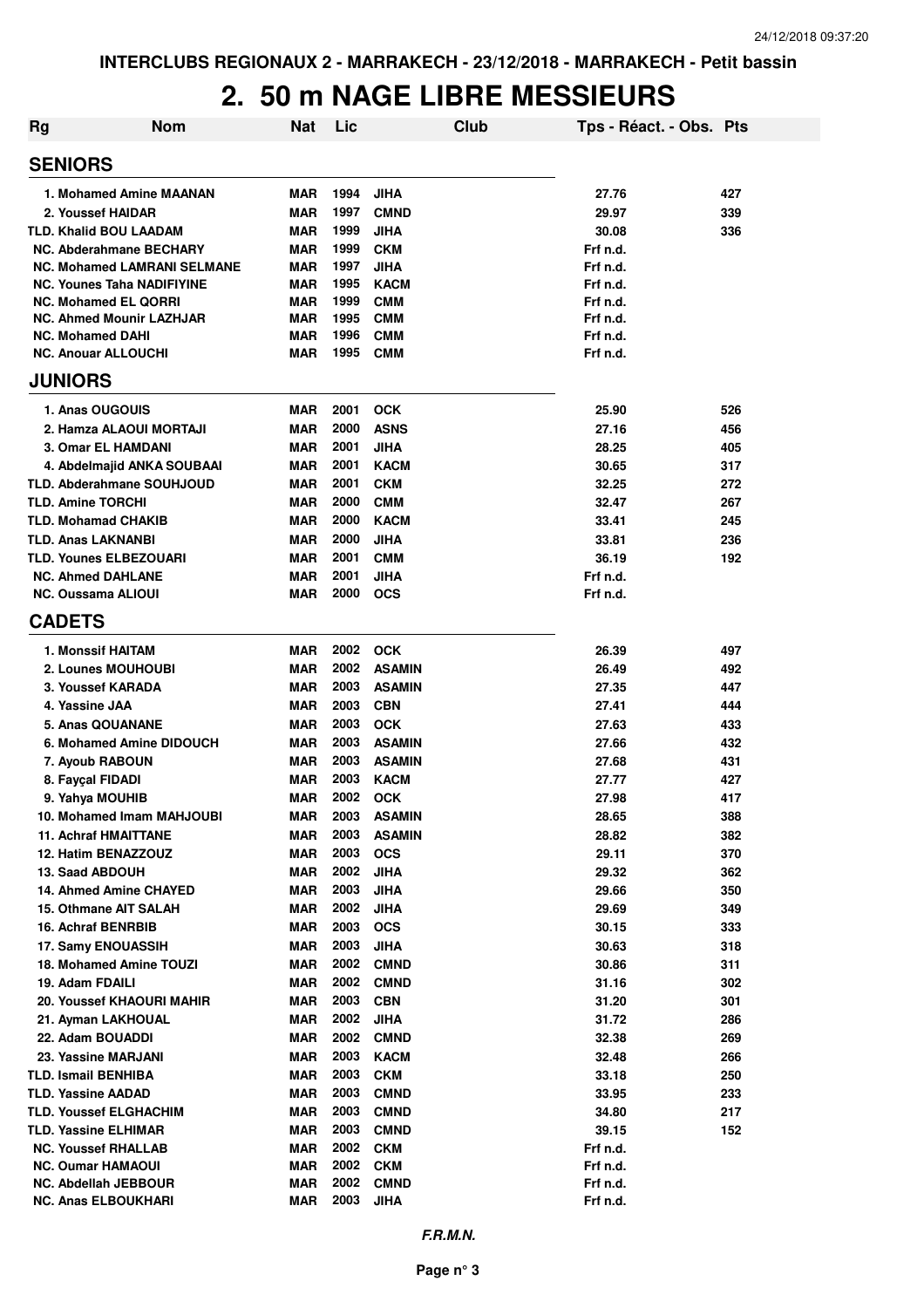#### **2. 50 m NAGE LIBRE MESSIEURS**

| <b>Rg</b>      | <b>Nom</b>                                                    | <b>Nat</b> | Lic          |                          | Club | Tps - Réact. - Obs. Pts |            |
|----------------|---------------------------------------------------------------|------------|--------------|--------------------------|------|-------------------------|------------|
| <b>CADETS</b>  |                                                               |            |              |                          |      |                         |            |
|                | <b>NC. Youssef ELHAMIL</b>                                    | MAR        | 2003         | <b>JIHA</b>              |      | Frf n.d.                |            |
|                | <b>NC. Ilyasse ALIOUI</b>                                     | MAR        | 2002         | <b>OCS</b>               |      | Frf n.d.                |            |
|                | <b>NC. Younes KOUIS</b>                                       | <b>MAR</b> | 2002         | <b>OCS</b>               |      | Frf n.d.                |            |
|                | <b>NC. Mohamed Reda ENNAZIHI</b>                              | MAR        | 2002         | <b>OCS</b>               |      | Frf n.d.                |            |
|                | NC. Rayyane ELOUAZZANI                                        | MAR        | 2002         | <b>OCS</b>               |      | Frf n.d.                |            |
|                | <b>NC. Amjad SAISSI</b>                                       | MAR        | 2003         | <b>OCS</b>               |      | Frf n.d.                |            |
|                | <b>NC. Anwar SAISSI</b>                                       | MAR        | 2003         | <b>OCS</b>               |      | Frf n.d.                |            |
|                | <b>NC. Abdelwadoud MAAT ALLAH</b>                             | <b>MAR</b> | 2003         | <b>OCS</b>               |      | Frf n.d.                |            |
|                | <b>NC. Youssef HASSANINE</b>                                  | MAR        | 2003         | <b>OCS</b>               |      | Frf n.d.                |            |
|                | <b>NC. Youssef BENZEROUAL</b>                                 | <b>MAR</b> | 2002         | <b>OCS</b>               |      | Frf n.d.                |            |
|                | <b>NC. Anas OUADDANE</b>                                      | <b>MAR</b> | 2002         | <b>CMM</b>               |      | Frf n.d.                |            |
|                | <b>NC. Mohamed Amine ERRAMI</b>                               | <b>MAR</b> | 2003<br>2002 | <b>CMM</b>               |      | Frf n.d.                |            |
|                | <b>NC. Adam EL FATINE</b><br><b>NC. Zakaria AFTIR</b>         | MAR<br>MAR | 2002         | <b>CMM</b><br><b>CMM</b> |      | Frf n.d.<br>Frf n.d.    |            |
|                | <b>NC. Walid OUMOUSSA</b>                                     | MAR        | 2002         | <b>CMM</b>               |      | Frf n.d.                |            |
|                | <b>NC. Abd El Kaddouss ERRIFAIY</b>                           | MAR        | 2002         | <b>CMM</b>               |      | Frf n.d.                |            |
|                | <b>NC. Mohamed GOUMGHAR</b>                                   | MAR        | 2003         | <b>CMND</b>              |      | Dsq FD                  | 0          |
| <b>MINIMES</b> |                                                               |            |              |                          |      |                         |            |
|                | 1. Adam LAMZOUGUI                                             | MAR        | 2004         | <b>JIHA</b>              |      | 30.34                   | 327        |
|                | 2. Adam JAMALI                                                | <b>MAR</b> | 2004         | <b>ASAMIN</b>            |      | 30.80                   | 313        |
|                | 3. Rayane DAKI                                                | MAR        | 2005         | <b>OCK</b>               |      | 31.68                   | 287        |
|                | 4. Aymane DIANI                                               | MAR        | 2005         | <b>JIHA</b>              |      | 31.96                   | 280        |
|                | 5. Taha Mohammed KHIYAT                                       | MAR        | 2004         | <b>ASNS</b>              |      | 32.41                   | 268        |
|                | <b>6. Mehdi CHERGUI MOUANE</b>                                | MAR        | 2005         | <b>ASNS</b>              |      | 32.63                   | 263        |
|                | 7. Soufiane AMRI                                              | MAR        | 2005         | <b>ASAMIN</b>            |      | 32.69                   | 261        |
|                | 8. Haitam Safouane OURTANE                                    | MAR        | 2005         | <b>CMND</b>              |      | 32.81                   | 258        |
|                | 9. Youssef CHAYED                                             | MAR        | 2005         | <b>JIHA</b>              |      | 34.09                   | 230        |
|                | 10. Jad ABDOUH                                                | MAR        | 2005         | <b>JIHA</b>              |      | 34.16                   | 229        |
|                | 11. Yahya AMARIR                                              | MAR        | 2004         | <b>KACM</b>              |      | 34.24                   | 227        |
|                | <b>12. Iliass ZARQUAN</b>                                     | <b>MAR</b> | 2005         | <b>JIHA</b>              |      | 34.50                   | 222        |
|                | <b>13. Soufian YOUSFI</b>                                     | <b>MAR</b> | 2004         | <b>CKM</b>               |      | 34.54                   | 221        |
|                | 14. Bader CHAHID                                              | <b>MAR</b> | 2004         | <b>JIHA</b>              |      | 35.06                   | 212        |
|                | <b>15. Youssef FELLAHI</b>                                    | MAR        | 2004         | <b>CKM</b>               |      | 35.99                   | 196        |
|                |                                                               | <b>MAR</b> | 2005         | <b>CKM</b>               |      | 38.91                   | 155        |
|                | TLD. Abderrazzak SOUHJOUD                                     | MAR        | 2005         | <b>KACM</b>              |      |                         |            |
|                | TLD. Martinez Boutebaa JOAQUIN<br><b>TLD. Abdellah OUAHIA</b> | MAR        | 2004         | <b>CMND</b>              |      | 39.18<br>39.78          | 152<br>145 |
|                | <b>TLD. Oussama SERBOUT</b>                                   | MAR        | 2005         | <b>CBN</b>               |      | 45.29                   | 98         |
|                | <b>TLD. Ahmed BELFIDA</b>                                     | MAR        | 2005         | <b>CKM</b>               |      | 45.48                   | 97         |
|                | <b>TLD. Nassim TOUZI</b>                                      | MAR        | 2005         | <b>CMND</b>              |      | 46.70                   | 89         |
|                | <b>TLD. Sif Eddine AIT BEN HAMOU</b>                          | MAR        | 2005         | <b>CMM</b>               |      | 48.81                   | 78         |
|                | <b>NC. Yassine ZROUR</b>                                      | MAR        | 2004         | <b>CKM</b>               |      | Frf n.d.                |            |
|                | <b>NC. Yasser BENHIDA</b>                                     | MAR        | 2005         | <b>ASAMIN</b>            |      | Frf n.d.                |            |
|                | <b>NC. Mohammed QALLIDI</b>                                   | MAR        | 2005         | <b>ASNS</b>              |      | Frf n.d.                |            |
|                | <b>NC. Aymane LAMMANI</b>                                     | MAR        | 2004         | <b>KACM</b>              |      | Frf n.d.                |            |
|                | <b>NC. Ossama ENNAZIHI</b>                                    | MAR        | 2005         | <b>OCS</b>               |      | Frf n.d.                |            |
|                | <b>NC. Ismail NAIT BRAHIM</b>                                 | MAR        | 2004         | <b>OCS</b>               |      | Frf n.d.                |            |
|                | <b>NC. Mohamed Reda ELMARNI</b>                               | MAR        | 2004         | <b>OCS</b>               |      | Frf n.d.                |            |
|                | <b>NC. Mehdi FARTOUNE</b>                                     | <b>MAR</b> | 2005         | <b>OCS</b>               |      | Frf n.d.                |            |
|                | NC. Zakaria REKHLA                                            | MAR        | 2004         | <b>OCS</b>               |      | Frf n.d.                |            |
|                | <b>NC. Abdelhamid EL FATINE</b>                               | MAR        | 2005         | <b>CMM</b>               |      | Frf n.d.                |            |
|                | <b>NC. Mohamed AITAYAD</b>                                    | MAR        | 2004         | <b>CMM</b>               |      | Frf n.d.                |            |
|                | <b>BENJAMINS</b>                                              |            |              |                          |      |                         |            |
|                | 1. Omar AMRI                                                  | MAR        | 2007         | <b>ASAMIN</b>            |      | 33.28                   | 248        |
|                | 2. Houssam BENRBIB                                            | MAR        | 2006         | <b>OCS</b>               |      | 33.85                   | 235        |
|                | 3. Nabil EL MOUMI                                             | MAR        | 2006         | <b>JIHA</b>              |      | 34.31                   | 226        |
|                |                                                               |            |              |                          |      |                         |            |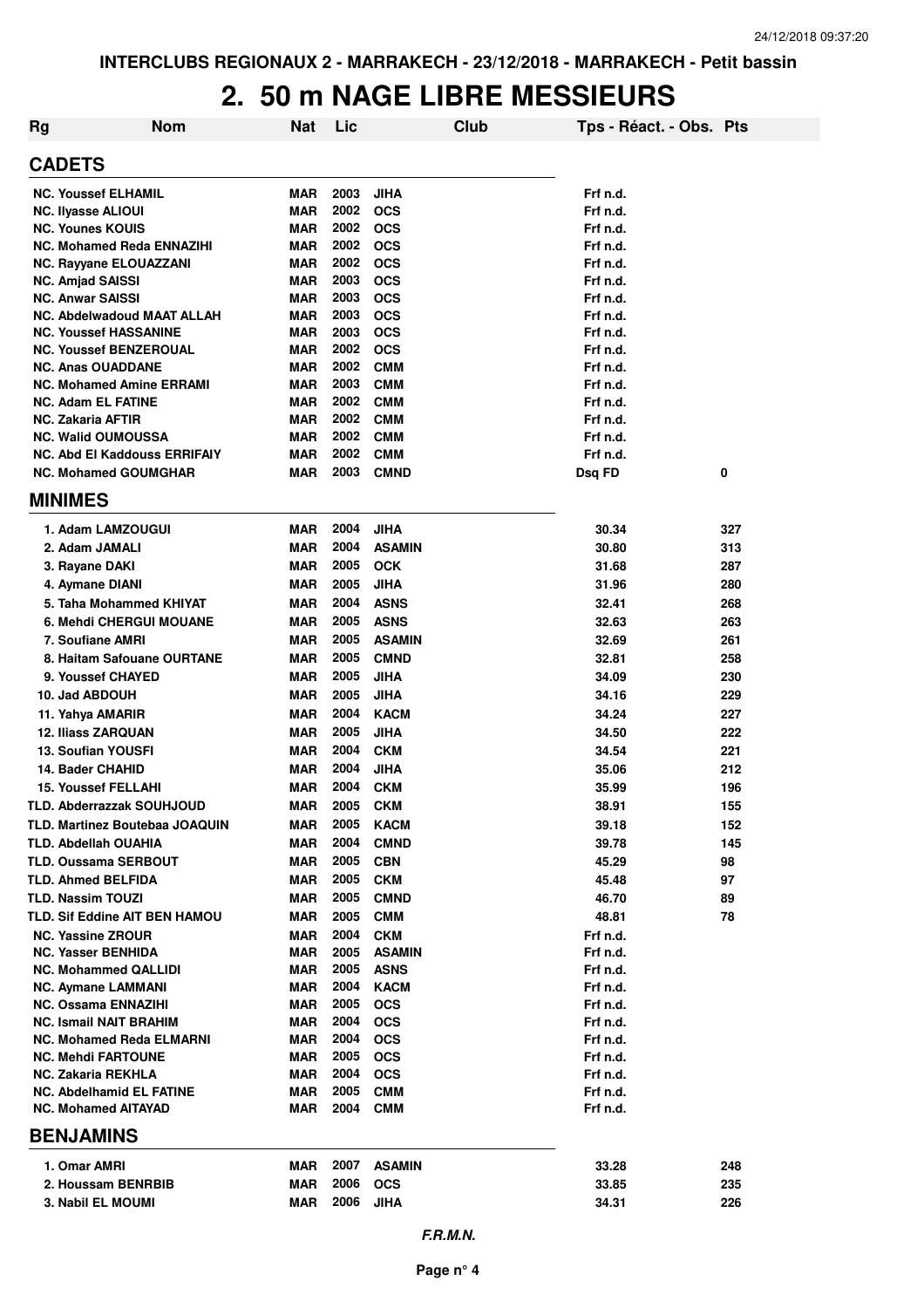#### **2. 50 m NAGE LIBRE MESSIEURS**

| Rg                          | <b>Nom</b>                     | Nat        | Lic  | Club        | Tps - Réact. - Obs. Pts |     |
|-----------------------------|--------------------------------|------------|------|-------------|-------------------------|-----|
| <b>BENJAMINS</b>            |                                |            |      |             |                         |     |
|                             | 4. Mohamed Dya Eddine MOUTAI   | <b>MAR</b> | 2007 | <b>JIHA</b> | 34.55                   | 221 |
| 5. Mohamed Taha TRAIDI      |                                | <b>MAR</b> | 2007 | <b>OCK</b>  | 36.50                   | 188 |
|                             | 6. Abdoullah DRIBI ALAOUI      | <b>MAR</b> | 2006 | <b>ASNS</b> | 37.97                   | 167 |
| 7. Ilyas DARIF              |                                | <b>MAR</b> | 2007 | <b>CMND</b> | 37.98                   | 166 |
| 8. Soulayman MOUMINE        |                                | <b>MAR</b> | 2006 | <b>ASNS</b> | 38.66                   | 158 |
| 9. Ilyass LAMZOUGUI         |                                | <b>MAR</b> | 2007 | <b>JIHA</b> | 39.41                   | 149 |
| 10. Reda SELOUANE           |                                | <b>MAR</b> | 2006 | <b>CMND</b> | 39.70                   | 146 |
| <b>11. Yassir SOUHAIB</b>   |                                | <b>MAR</b> | 2006 | <b>CMND</b> | 39.79                   | 145 |
| 12. Mehdi ELFALI            |                                | <b>MAR</b> | 2007 | <b>JIHA</b> | 39.81                   | 144 |
| 12. Almakki BOUABOULA       |                                | <b>MAR</b> | 2006 | <b>KACM</b> | 39.81                   | 144 |
| 14. Mehdi ABBOU             |                                | <b>MAR</b> | 2006 | <b>CMND</b> | 40.32                   | 139 |
| <b>15. Mohamed KHOULAKI</b> |                                | <b>MAR</b> | 2006 | <b>CKM</b>  | 40.95                   | 133 |
| 16. Saad HADRI              |                                | <b>MAR</b> | 2007 | <b>CMND</b> | 42.38                   | 120 |
| 17. Hamza GHAICHA           |                                | <b>MAR</b> | 2006 | <b>CMND</b> | 42.65                   | 117 |
| 18. Adam PALAMINO           |                                | <b>MAR</b> | 2006 | <b>ASNS</b> | 43.45                   | 111 |
| <b>19. Mouad BOUCHIKHA</b>  |                                | <b>MAR</b> | 2007 | <b>CMND</b> | 45.91                   | 94  |
|                             | 20. Mohamed Ayoub AIT BENTALEB | <b>MAR</b> | 2007 | <b>CKM</b>  | 46.49                   | 91  |
| 21. Ahmed EL HIRI           |                                | <b>MAR</b> | 2007 | <b>JIHA</b> | 47.55                   | 85  |
|                             | 22. Mohammed Houssam AARAFA    | <b>MAR</b> | 2006 | <b>ASNS</b> | 54.72                   | 55  |
| <b>NC. Nazih MHAICH</b>     |                                | <b>MAR</b> | 2006 | <b>OCS</b>  | Frf n.d.                |     |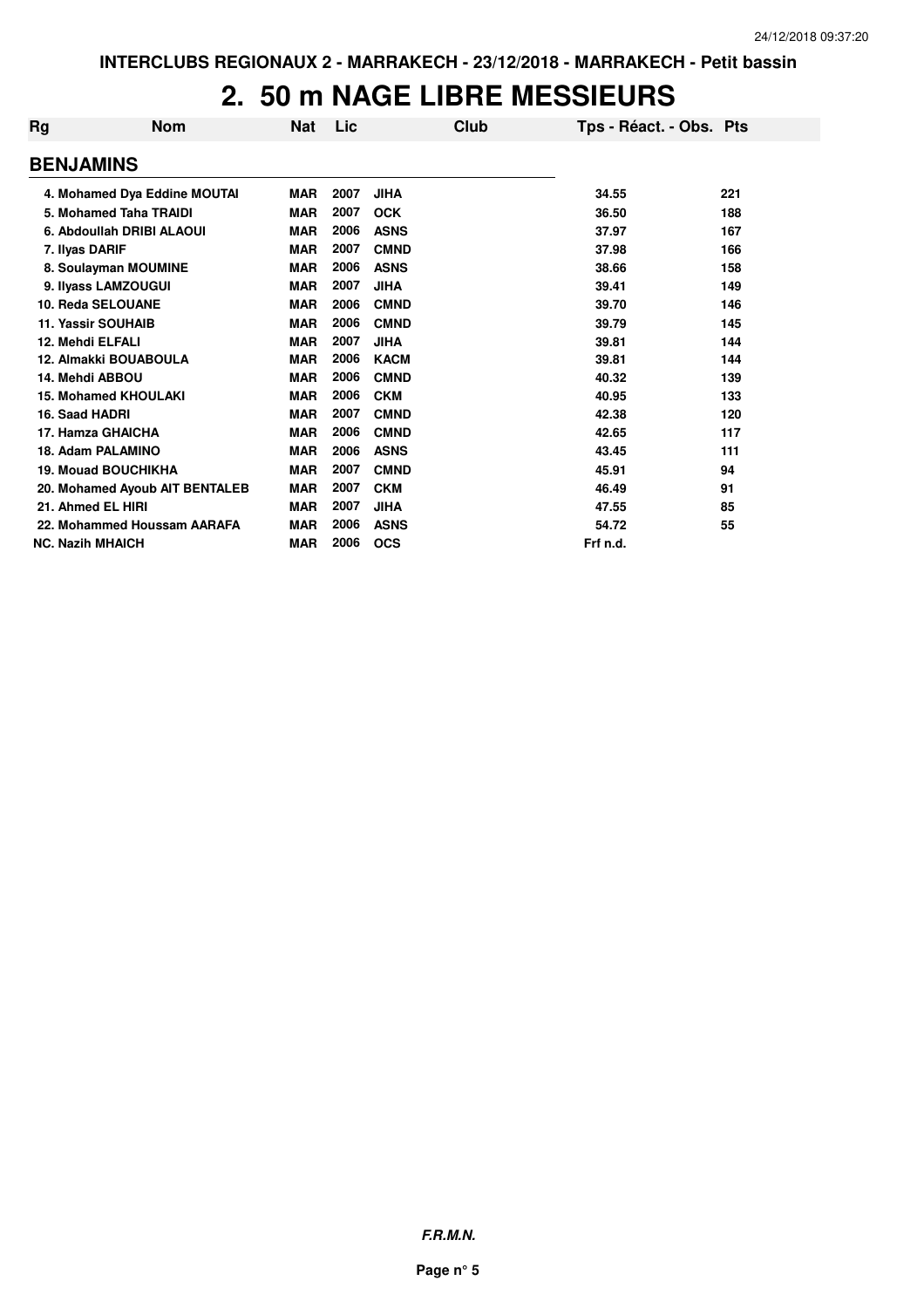**INTERCLUBS REGIONAUX 2 - MARRAKECH - 23/12/2018 - MARRAKECH - Petit bassin**

# **3. 200 m DOS DAMES**

| Rg                | <b>Nom</b>                 | Nat        | Lic  | Club          | Tps - Réact. - Obs. Pts |     |
|-------------------|----------------------------|------------|------|---------------|-------------------------|-----|
| <b>JUNIORS</b>    |                            |            |      |               |                         |     |
| 1. Wissal NAFR    |                            | <b>MAR</b> | 2000 | <b>OCK</b>    | 2:55.88                 | 350 |
| 2. Kaoutar KHALED |                            | <b>MAR</b> | 2001 | <b>OCK</b>    | 3:01.63                 | 318 |
| <b>CADETS</b>     |                            |            |      |               |                         |     |
|                   | 1. Mariam SELLAFI          | <b>MAR</b> | 2002 | <b>OCK</b>    | 2:40.16                 | 464 |
|                   | 2. Yasmine BANADI          | <b>MAR</b> | 2003 | <b>OCK</b>    | 2:50.23                 | 387 |
| <b>MINIMES</b>    |                            |            |      |               |                         |     |
|                   | 1. Bachair LAHOUIRI        | <b>MAR</b> | 2005 | <b>OCK</b>    | 3:03.84                 | 307 |
|                   | 2. Islam BKHIBKHI          | <b>MAR</b> | 2005 | <b>CMND</b>   | 3:07.06                 | 291 |
| <b>BENJAMINS</b>  |                            |            |      |               |                         |     |
| NC. Aya RIFAI     |                            | <b>MAR</b> | 2007 | <b>ASAMIN</b> | Frf n.d.                |     |
|                   | <b>NC. Marwa EL-ABBARI</b> | <b>MAR</b> | 2007 | <b>OCK</b>    | Dsq VI                  | 0   |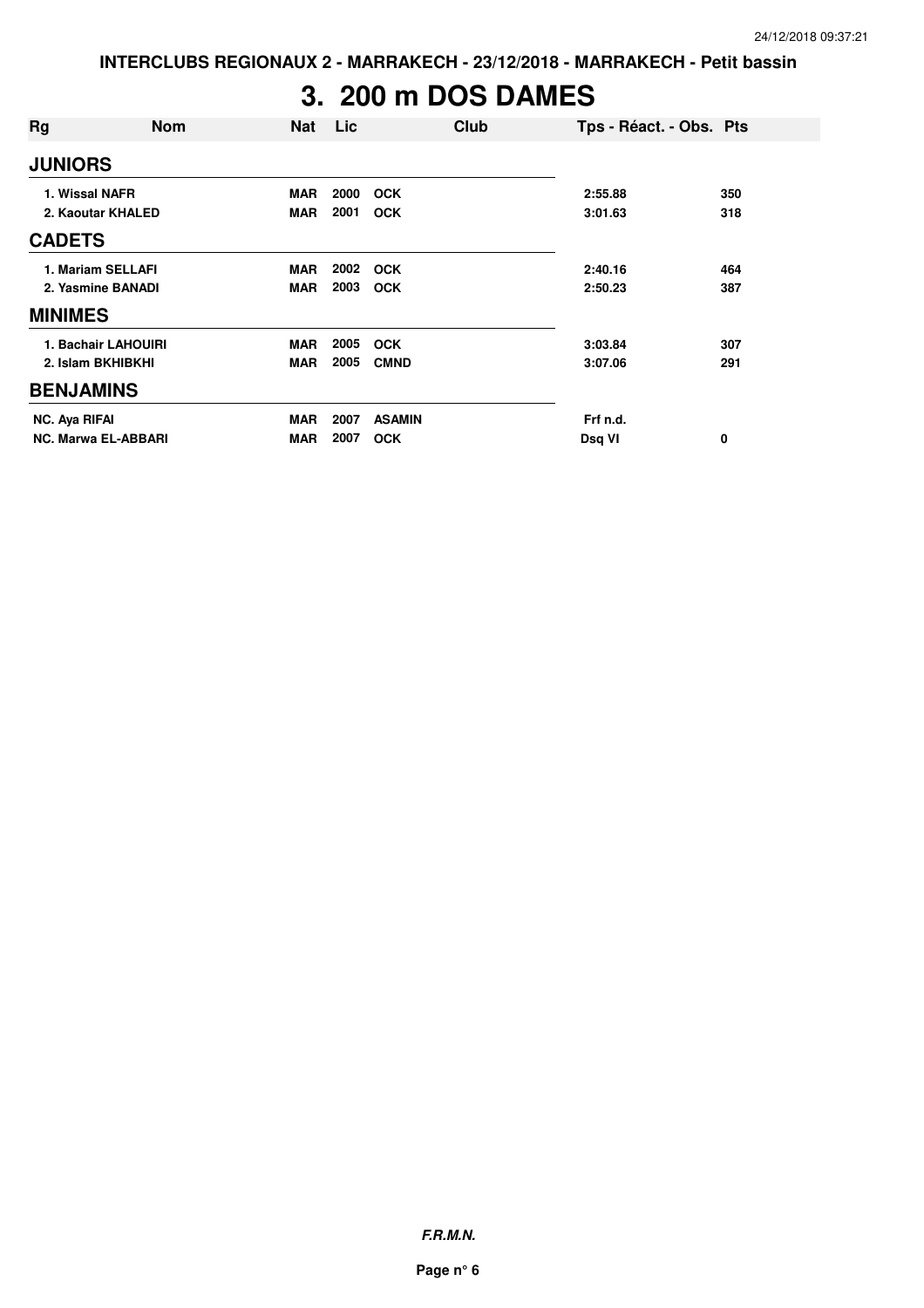# **4. 200 m DOS MESSIEURS**

| Rg                          | <b>Nom</b>            | Nat        | Lic  | Club          | Tps - Réact. - Obs. Pts |     |
|-----------------------------|-----------------------|------------|------|---------------|-------------------------|-----|
| <b>CADETS</b>               |                       |            |      |               |                         |     |
| <b>1. Ismail ES SAMLALI</b> |                       | MAR        |      | 2002 OCK      | 2:17.52                 | 539 |
| <b>MINIMES</b>              |                       |            |      |               |                         |     |
| 1. Hatim CHEHIBA            |                       | <b>MAR</b> | 2005 | <b>OCK</b>    | 2:41.49                 | 332 |
| 2. Ali BENLACHHAB           |                       | <b>MAR</b> | 2005 | <b>ASAMIN</b> | 2:48.97                 | 290 |
| 3. Amine ZOUBIR             |                       | <b>MAR</b> | 2004 | <b>OCK</b>    | 2:53.09                 | 270 |
|                             | 4. Ibrahim EL MAOUKOR | <b>MAR</b> | 2004 | <b>CMND</b>   | 2:56.63                 | 254 |
| <b>TLD. Mehdi LAHLOUMI</b>  |                       | <b>MAR</b> | 2004 | <b>CMND</b>   | 3:17.12                 | 183 |
| <b>BENJAMINS</b>            |                       |            |      |               |                         |     |
| 1. Houssam BENRBIB          |                       | MAR        | 2006 | <b>OCS</b>    | 2:56.66                 | 254 |
| 2. Issam BOUHMALA           |                       | <b>MAR</b> | 2007 | <b>JIHA</b>   | 2:56.88                 | 253 |
|                             | 3. El Mehdi MOUHACHIM | <b>MAR</b> | 2006 | <b>JIHA</b>   | 2:58.65                 | 245 |
| 4. Adam AGOURAM             |                       | <b>MAR</b> | 2006 | <b>CMND</b>   | 3:52.29                 | 111 |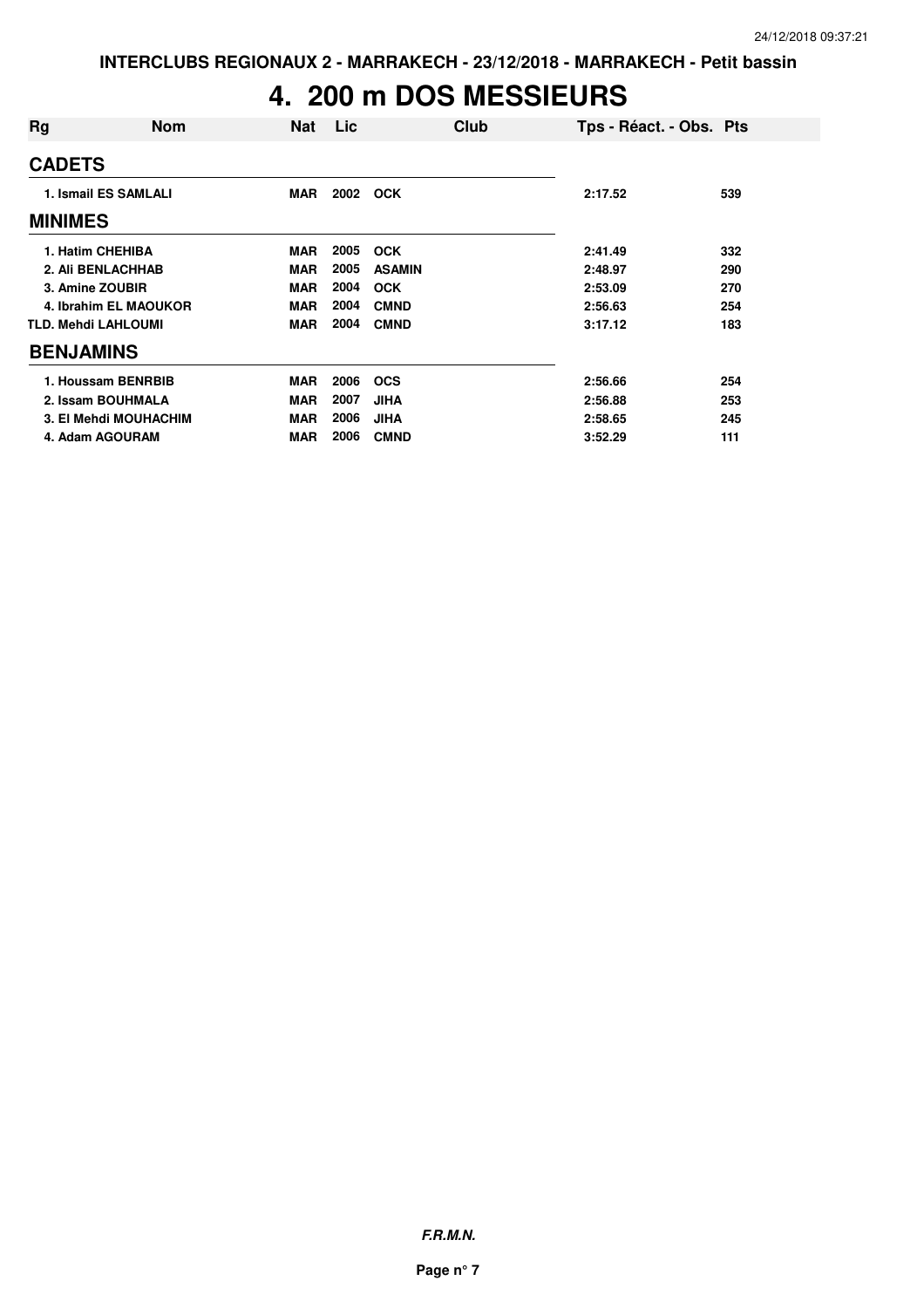### **5. 100 m PAPILLON DAMES**

| Rg                | <b>Nom</b>           | <b>Nat</b> | Lic  | Club        | Tps - Réact. - Obs. Pts |     |
|-------------------|----------------------|------------|------|-------------|-------------------------|-----|
| <b>JUNIORS</b>    |                      |            |      |             |                         |     |
| 1. Hiba RMILI     |                      | <b>MAR</b> | 2000 | <b>OCK</b>  | 1:12.90                 | 452 |
| 2. Atar IDRISSI   |                      | <b>MAR</b> | 2001 | <b>OCK</b>  | 1:17.68                 | 374 |
| <b>CADETS</b>     |                      |            |      |             |                         |     |
| 1. Hiba LAKNIT    |                      | <b>MAR</b> | 2002 | <b>OCK</b>  | 1:06.93                 | 585 |
| <b>MINIMES</b>    |                      |            |      |             |                         |     |
|                   | 1. Aalia BOUOUFOUSSE | <b>MAR</b> | 2004 | <b>JIHA</b> | 1:25.46                 | 281 |
| 2. Sara ZEKRITI   |                      | <b>MAR</b> | 2004 | <b>JIHA</b> | 1:28.50                 | 253 |
| TLD. Aya BKHIBKHI |                      | <b>MAR</b> | 2005 | <b>CMND</b> | 1:56.97                 | 109 |
| <b>BENJAMINS</b>  |                      |            |      |             |                         |     |
|                   | 1. Sarah LACOMBE     | <b>MAR</b> | 2007 | <b>JIHA</b> | 1:32.40                 | 222 |
|                   | 2. Lina Malak HAITAM | <b>MAR</b> | 2007 | <b>OCK</b>  | 1:43.63                 | 157 |

**F.R.M.N.**

**Page n° 8**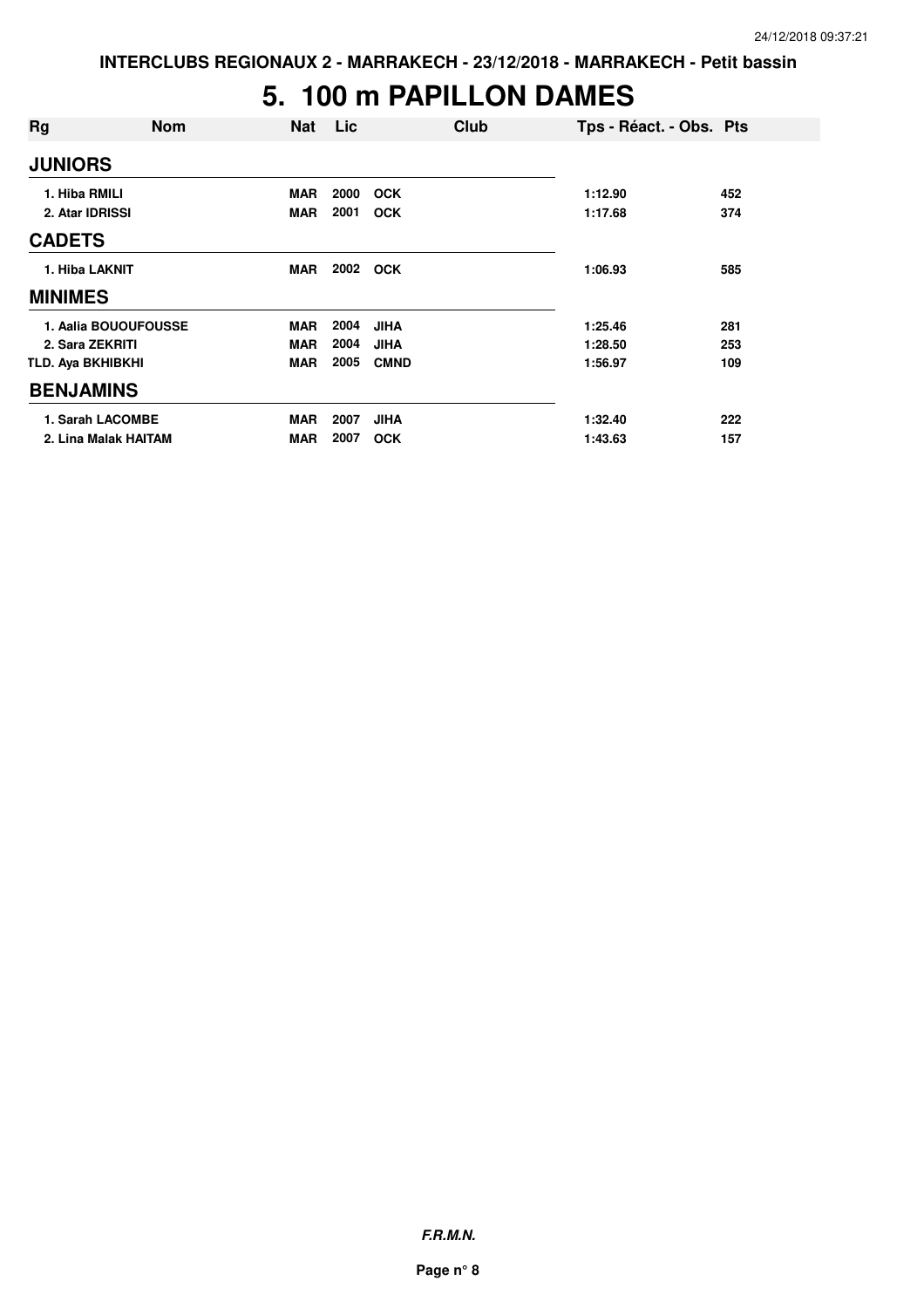### **6. 100 m PAPILLON MESSIEURS**

| Rg                      | <b>Nom</b>                    | <b>Nat</b> | Lic. | Club       | Tps - Réact. - Obs. Pts |     |
|-------------------------|-------------------------------|------------|------|------------|-------------------------|-----|
| <b>CADETS</b>           |                               |            |      |            |                         |     |
|                         | 1. Ismail ES SAMLALI          | <b>MAR</b> | 2002 | <b>OCK</b> | 1:07.60                 | 400 |
|                         | <b>NC. Rayyane ELOUAZZANI</b> | <b>MAR</b> | 2002 | <b>OCS</b> | Frf n.d.                |     |
| <b>NC. Amjad SAISSI</b> |                               | <b>MAR</b> | 2003 | <b>OCS</b> | Frf n.d.                |     |
| <b>MINIMES</b>          |                               |            |      |            |                         |     |
|                         | 1. Mohamed Adam NOURDINE      | MAR        | 2005 | <b>OCK</b> | 1:11.48                 | 338 |
|                         | <b>NC. Ismail NAIT BRAHIM</b> | <b>MAR</b> | 2004 | <b>OCS</b> | Frf n.d.                |     |
|                         | <b>NC. Zakaria REKHLA</b>     | <b>MAR</b> | 2004 | <b>OCS</b> | Frf n.d.                |     |
| <b>BENJAMINS</b>        |                               |            |      |            |                         |     |
|                         | 1. Mohamed Taha TRAIDI        | <b>MAR</b> | 2007 | <b>OCK</b> | 1:43.23                 | 112 |

**F.R.M.N.**

**Page n° 9**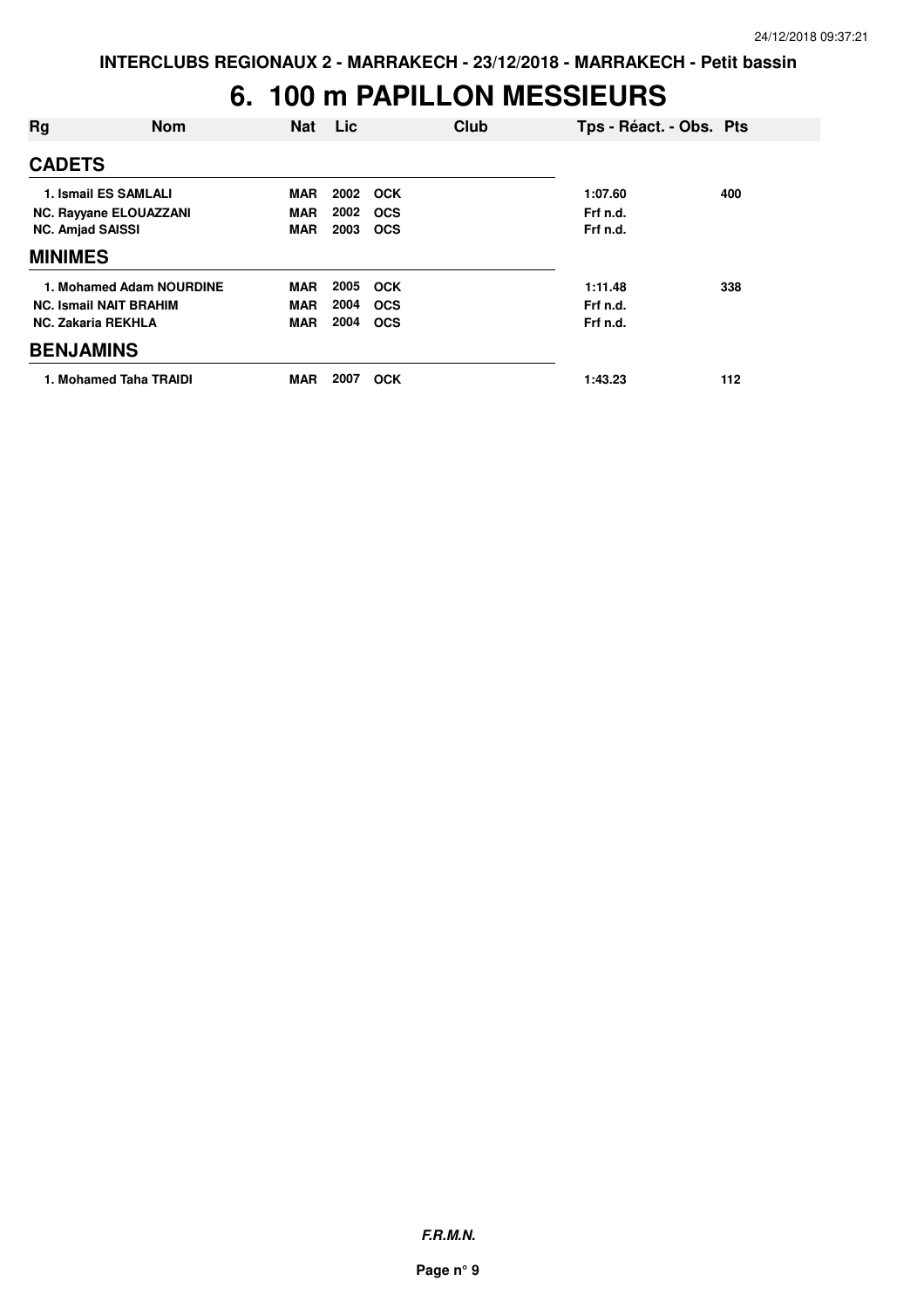## **7. 200 m 4 NAGES DAMES**

| Rg                          | <b>Nom</b>                  | <b>Nat</b> | Lic  | Club          | Tps - Réact. - Obs. Pts |     |
|-----------------------------|-----------------------------|------------|------|---------------|-------------------------|-----|
| <b>JUNIORS</b>              |                             |            |      |               |                         |     |
|                             | 1. Mariam LAMGHARI          | <b>MAR</b> | 2000 | <b>OCK</b>    | 2:55.99                 | 368 |
|                             | <b>TLD. Zineb DRIOUACHE</b> | <b>MAR</b> | 2000 | <b>CMND</b>   | 3:36.00                 | 199 |
| <b>NC. Hiba FAHSI</b>       |                             | <b>MAR</b> | 2001 | <b>OCK</b>    | Frf n.d.                |     |
| <b>CADETS</b>               |                             |            |      |               |                         |     |
| 1. Hiba LAKNIT              |                             | <b>MAR</b> | 2002 | <b>OCK</b>    | 2:37.11                 | 517 |
| <b>TLD. Oumniyya TOURBI</b> |                             | <b>MAR</b> | 2003 | <b>CMND</b>   | 3:47.32                 | 170 |
|                             | <b>NC. Amina DRIOUACHE</b>  | <b>MAR</b> | 2002 | <b>CMND</b>   | Dsq NI                  | 0   |
| <b>MINIMES</b>              |                             |            |      |               |                         |     |
|                             | <b>NC. Soumaya KADIMI</b>   | <b>MAR</b> | 2005 | <b>CMND</b>   | Frf n.d.                |     |
| <b>BENJAMINS</b>            |                             |            |      |               |                         |     |
| 1. Wiam SAOUI               |                             | <b>MAR</b> | 2006 | <b>ASAMIN</b> | 3:11.08                 | 287 |
|                             | 2. Hasnae IDRISSI           | <b>MAR</b> | 2007 | <b>OCK</b>    | 3:11.55                 | 285 |
| 3. Lina BOURZI              |                             | <b>MAR</b> | 2007 | <b>ASAMIN</b> | 3:11.88                 | 284 |
| 4. Sarah AADAD              |                             | <b>MAR</b> | 2007 | <b>CMND</b>   | 3:39.75                 | 189 |

**F.R.M.N.**

**Page n° 10**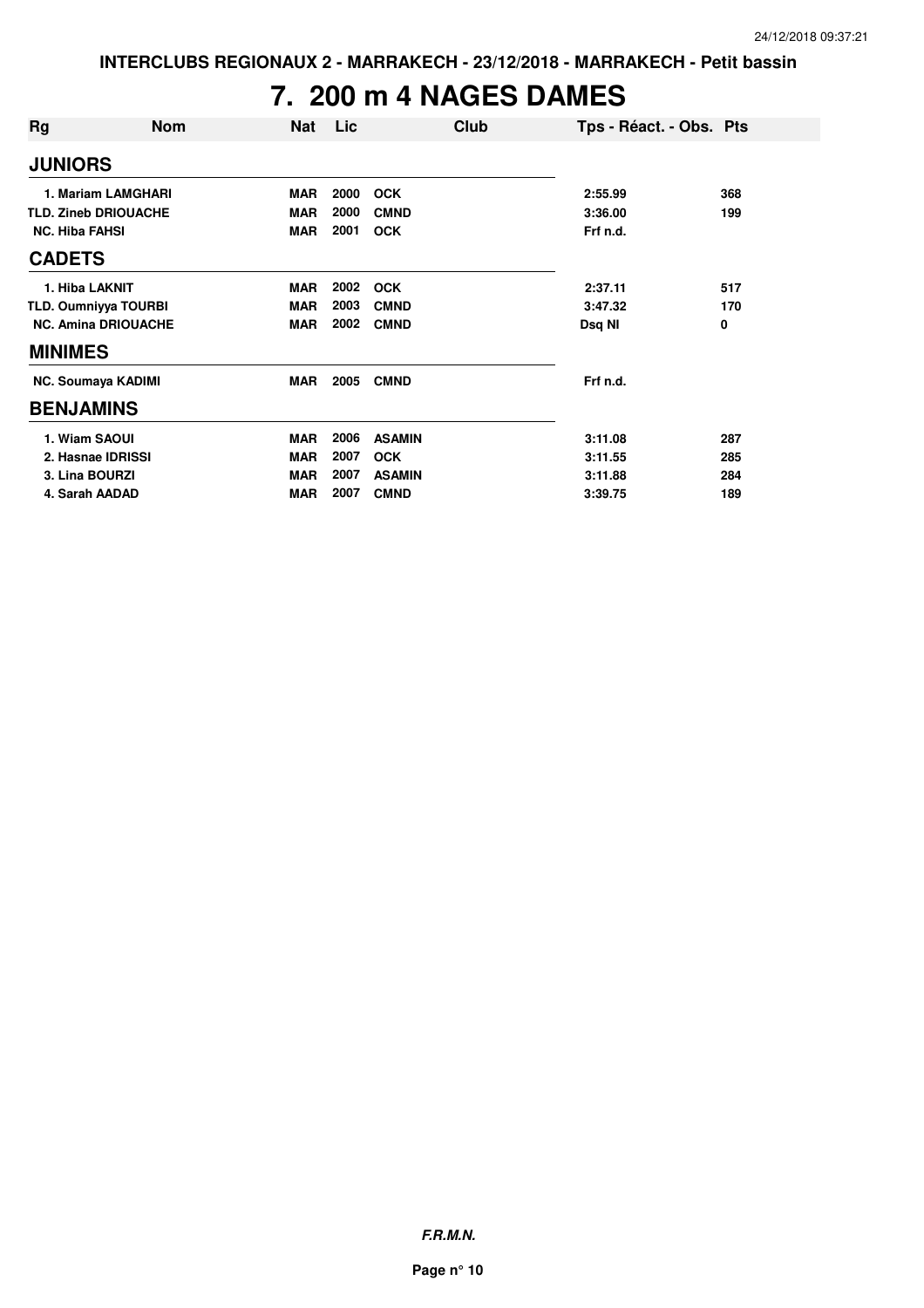### **8. 200 m 4 NAGES MESSIEURS**

| <b>Rg</b>                    | <b>Nom</b>                          | <b>Nat</b> | Lic  | Club          | Tps - Réact. - Obs. Pts |     |
|------------------------------|-------------------------------------|------------|------|---------------|-------------------------|-----|
| <b>SENIORS</b>               |                                     |            |      |               |                         |     |
| <b>TLD. Yassine BENBARKA</b> |                                     | <b>MAR</b> | 1996 | <b>CMND</b>   | 3:32.91                 | 154 |
| <b>CADETS</b>                |                                     |            |      |               |                         |     |
| 1. Youssef KARADA            |                                     | <b>MAR</b> | 2003 | <b>ASAMIN</b> | 2:30.64                 | 437 |
|                              | 2. Mohamed Amine DIDOUCH            | <b>MAR</b> | 2003 | <b>ASAMIN</b> | 2:33.61                 | 412 |
|                              | 3. Mohamed Imam MAHJOUBI            | <b>MAR</b> | 2003 | <b>ASAMIN</b> | 2:34.77                 | 403 |
|                              | <b>4. Lounes MOUHOUBI</b>           | <b>MAR</b> | 2002 | <b>ASAMIN</b> | 2:38.26                 | 377 |
|                              | <b>5. Achraf HMAITTANE</b>          | <b>MAR</b> | 2003 | <b>ASAMIN</b> | 2:48.74                 | 311 |
| 6. Mounir ZAHIDI             |                                     | <b>MAR</b> | 2002 | <b>JIHA</b>   | 2:49.55                 | 306 |
|                              | <b>TLD. Mohamed GOUMGHAR</b>        | <b>MAR</b> | 2003 | <b>CMND</b>   | 3:11.02                 | 214 |
| <b>TLD. Adam FDAILI</b>      |                                     | <b>MAR</b> | 2002 | <b>CMND</b>   | 3:24.91                 | 173 |
| <b>MINIMES</b>               |                                     |            |      |               |                         |     |
|                              | 1. Mohamed Adam NOURDINE            | <b>MAR</b> | 2005 | <b>OCK</b>    | 2:42.16                 | 350 |
|                              | 2. Ibrahim EL MAOUKOR               | <b>MAR</b> | 2004 | <b>CMND</b>   | 2:55.67                 | 275 |
|                              | <b>TLD. Haitam Safouane OURTANE</b> | <b>MAR</b> | 2005 | <b>CMND</b>   | 3:18.40                 | 191 |
|                              | NC. Mohamed Reda ELMARNI            | <b>MAR</b> | 2004 | <b>OCS</b>    | Frf n.d.                |     |
| <b>BENJAMINS</b>             |                                     |            |      |               |                         |     |
|                              | 1. Mouad BENGUIRA                   | <b>MAR</b> | 2006 | <b>KACM</b>   | 3:00.19                 | 255 |
| 2. Hamza TABIT               |                                     | <b>MAR</b> | 2006 | <b>ASAMIN</b> | 3:00.34                 | 255 |
|                              | 3. Abdelouahab BENHIDA              | <b>MAR</b> | 2007 | <b>ASAMIN</b> | 3:11.75                 | 212 |
| 4. Adam AGOURAM              |                                     | <b>MAR</b> | 2006 | <b>CMND</b>   | 3:53.10                 | 118 |
| 5. Yassir SOUHAIB            |                                     | <b>MAR</b> | 2006 | <b>CMND</b>   | 4:00.03                 | 108 |
| <b>NC. Omar AMRI</b>         |                                     | <b>MAR</b> | 2007 | <b>ASAMIN</b> | Dsq NI                  | 0   |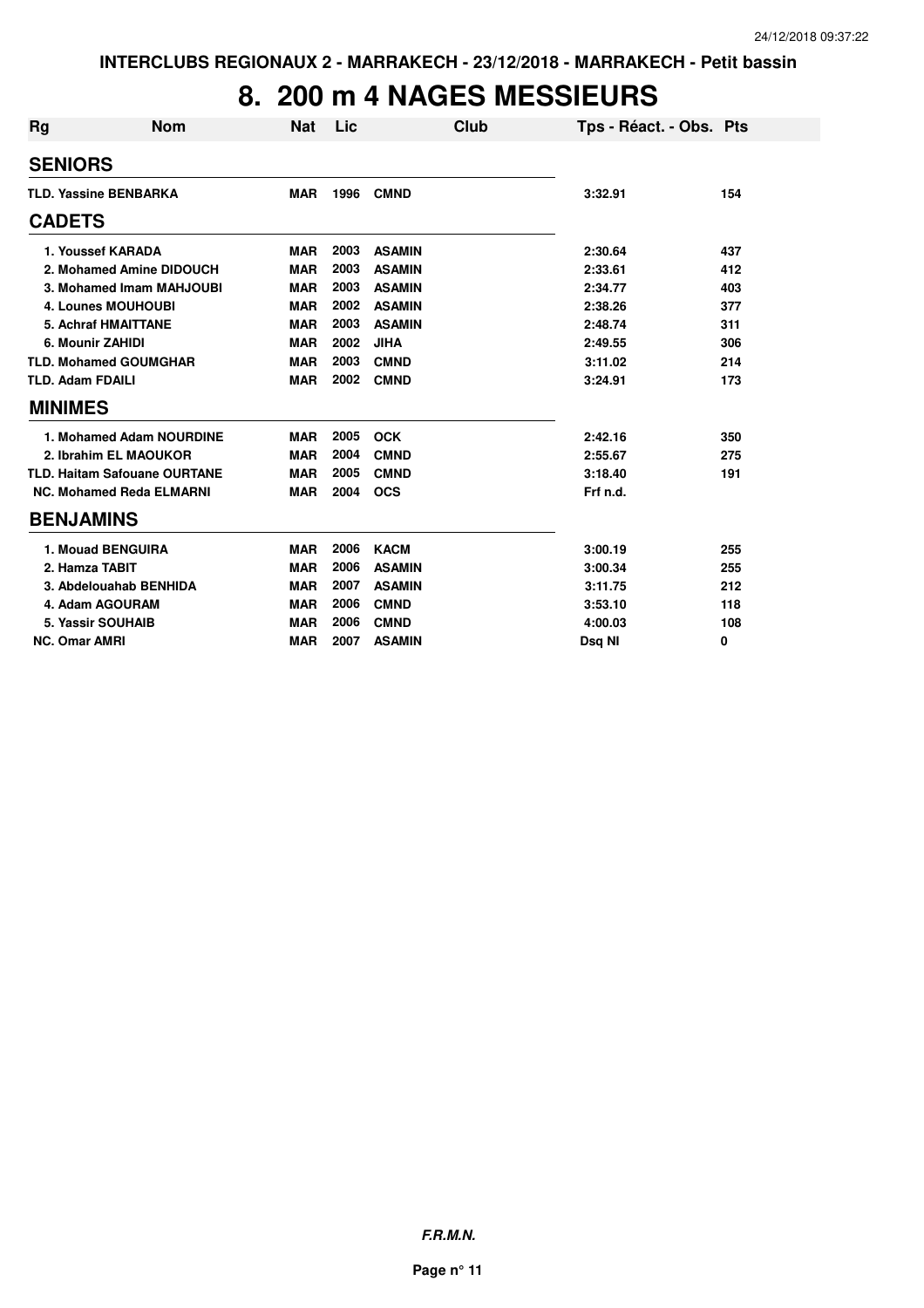# **9. 1500 m NAGE LIBRE DAMES**

| Rg                | <b>Nom</b> | <b>Nat</b> | Lic                 | Club | Tps - Réact. - Obs. Pts |     |
|-------------------|------------|------------|---------------------|------|-------------------------|-----|
| <b>MINIMES</b>    |            |            |                     |      |                         |     |
| 1. Islam BKHIBKHI |            | <b>MAR</b> | 2005<br><b>CMND</b> |      | 22:49.80                | 311 |
| TLD. Aya BKHIBKHI |            | <b>MAR</b> | 2005<br><b>CMND</b> |      | 26:51.45                | 191 |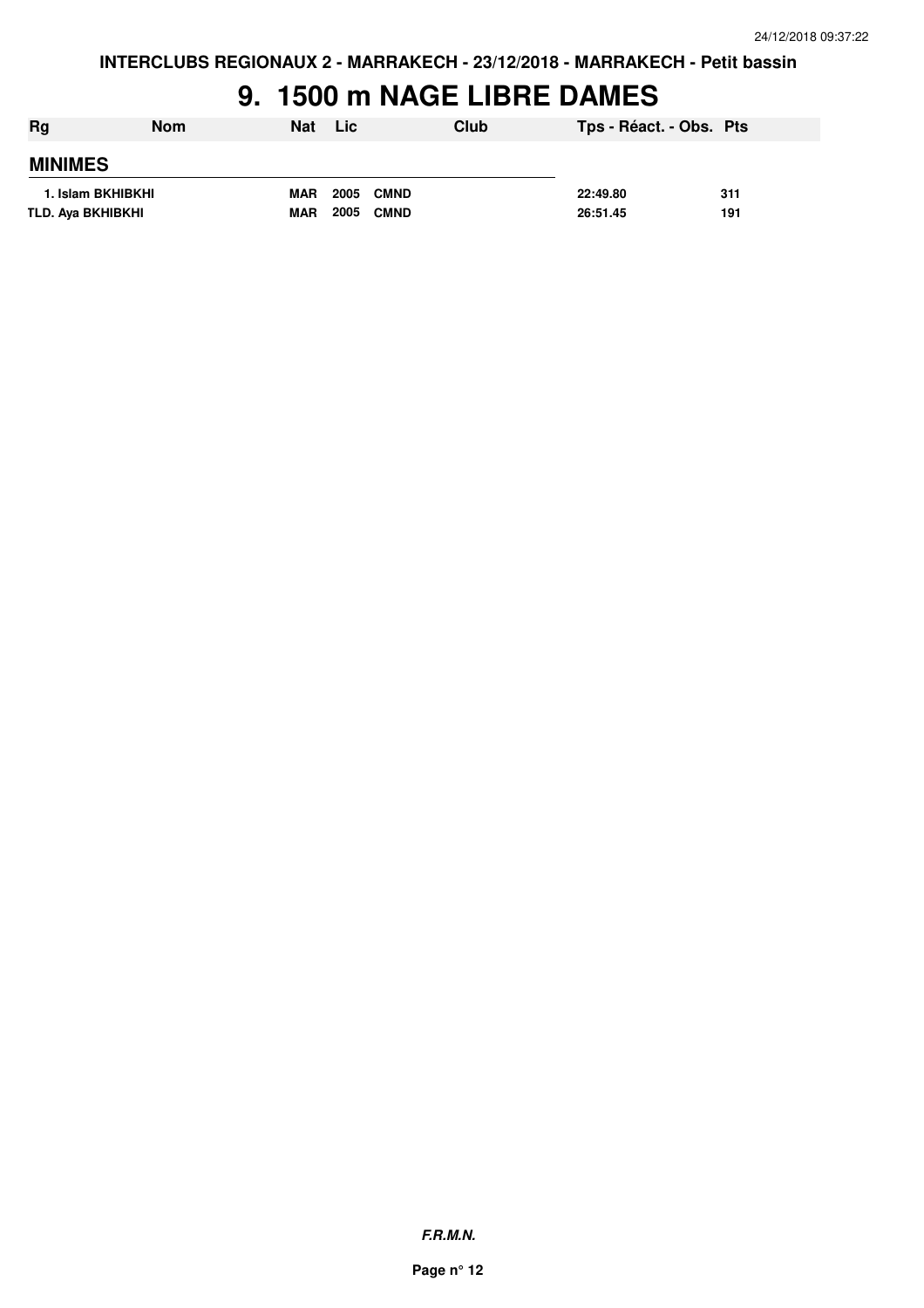### **10. 1500 m NAGE LIBRE MESSIEURS**

| Rg                         | <b>Nom</b>                      | <b>Nat</b> | <b>Lic</b> | Club          | Tps - Réact. - Obs. Pts |     |
|----------------------------|---------------------------------|------------|------------|---------------|-------------------------|-----|
| <b>SENIORS</b>             |                                 |            |            |               |                         |     |
| <b>TLD. Ali HAFID</b>      |                                 | <b>MAR</b> | 1998       | <b>JIHA</b>   | 21:47.59                | 295 |
| <b>TLD. Youssef HAIDAR</b> |                                 | <b>MAR</b> | 1997       | <b>CMND</b>   | 24:53.89                | 198 |
| <b>JUNIORS</b>             |                                 |            |            |               |                         |     |
| 1. Saad Amine DABBAR       |                                 | <b>MAR</b> | 2000       | <b>OCK</b>    | 17:43.55                | 549 |
| <b>CADETS</b>              |                                 |            |            |               |                         |     |
|                            | 1. Ayoub RABOUN                 | <b>MAR</b> | 2003       | <b>ASAMIN</b> | 18:43.64                | 465 |
|                            | 2. Othmane AIT SALAH            | <b>MAR</b> | 2002       | <b>JIHA</b>   | 20:38.68                | 347 |
|                            | 3. Yahya MOUHIB                 | <b>MAR</b> | 2002       | <b>OCK</b>    | 20:50.53                | 337 |
|                            | <b>TLD. Mohamed Amine TOUZI</b> | <b>MAR</b> | 2002       | <b>CMND</b>   | 25:10.48                | 191 |
| <b>MINIMES</b>             |                                 |            |            |               |                         |     |
|                            | <b>TLD. Mehdi LAHLOUMI</b>      | <b>MAR</b> | 2004       | <b>CMND</b>   | 25:24.59                | 186 |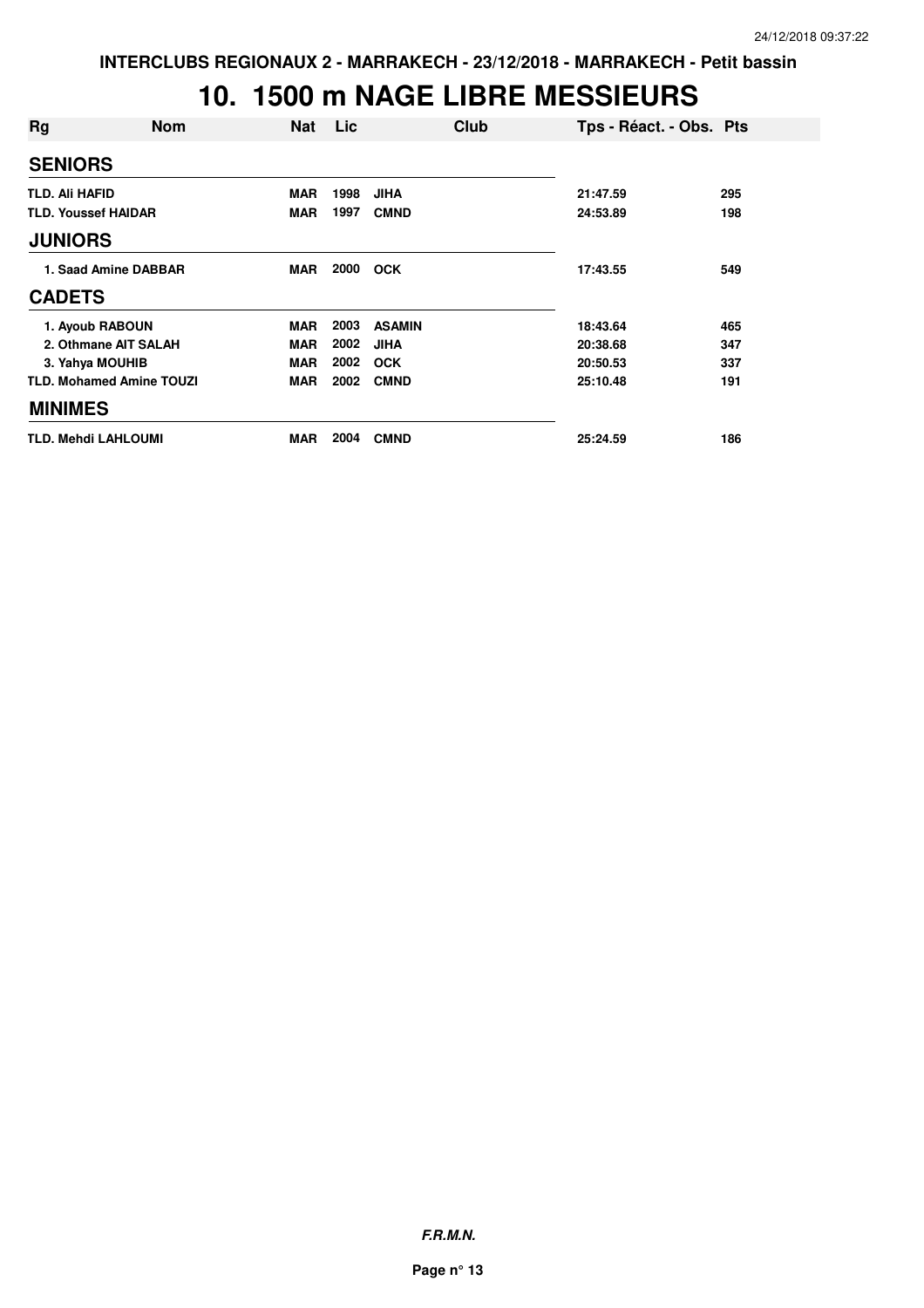## **11. 400 m NAGE LIBRE DAMES**

| Rg                          | <b>Nom</b>                  | <b>Nat</b> | Lic  |               | <b>Club</b>    | Tps - Réact. - Obs. Pts |     |
|-----------------------------|-----------------------------|------------|------|---------------|----------------|-------------------------|-----|
| <b>JUNIORS</b>              |                             |            |      |               |                |                         |     |
| 1. Atar IDRISSI             |                             | <b>MAR</b> | 2001 | <b>OCK</b>    | 4:54.10        |                         | 532 |
|                             | 2. Mariam LAMGHARI          | <b>MAR</b> | 2000 | <b>OCK</b>    | 5:21.90        |                         | 406 |
|                             | 3. Kaoutar KHALED           | <b>MAR</b> | 2001 | <b>OCK</b>    | 5:26.66        |                         | 388 |
| <b>TLD. Zineb DRIOUACHE</b> |                             | <b>MAR</b> | 2000 | <b>CMND</b>   | 6:19.00        |                         | 248 |
| <b>CADETS</b>               |                             |            |      |               |                |                         |     |
|                             | <b>TLD. Amina DRIOUACHE</b> | <b>MAR</b> | 2002 | <b>CMND</b>   | 6:45.30        |                         | 203 |
| <b>TLD. Ghita DARIF</b>     |                             | <b>MAR</b> | 2003 | <b>CMND</b>   | 7:42.50        |                         | 136 |
| <b>NC. Mariam SELLAFI</b>   |                             | <b>MAR</b> | 2002 | <b>OCK</b>    | <b>Abandon</b> |                         | 0   |
| <b>MINIMES</b>              |                             |            |      |               |                |                         |     |
| 1. Sarah ZOUBIR             |                             | <b>MAR</b> | 2004 | <b>OCK</b>    | 5:14.81        |                         | 434 |
|                             | 2. Hiba AOUFOUCHI           | <b>MAR</b> | 2004 | <b>OCK</b>    | 5:18.79        |                         | 418 |
| 3. Islam BKHIBKHI           |                             | <b>MAR</b> | 2005 | <b>CMND</b>   | 5:30.62        |                         | 374 |
|                             | <b>4. Bachair LAHOUIRI</b>  | <b>MAR</b> | 2005 | <b>OCK</b>    | 5:44.98        |                         | 329 |
|                             | 5. Fatima Ezzahra RIFAI     | <b>MAR</b> | 2005 | <b>ASAMIN</b> | 6:16.74        |                         | 253 |
| <b>TLD. Wissal ELHAMIDI</b> |                             | <b>MAR</b> | 2005 | <b>CMND</b>   | 6:36.72        |                         | 216 |
| TLD. Aya BKHIBKHI           |                             | <b>MAR</b> | 2005 | <b>CMND</b>   | 6:37.71        |                         | 215 |
| <b>NC. Soumaya KADIMI</b>   |                             | <b>MAR</b> | 2005 | <b>CMND</b>   | Frf n.d.       |                         |     |
| <b>BENJAMINS</b>            |                             |            |      |               |                |                         |     |
| 1. Hasnae IDRISSI           |                             | <b>MAR</b> | 2007 | <b>OCK</b>    | 5:46.46        |                         | 325 |
|                             | 2. Lina Malak HAITAM        | <b>MAR</b> | 2007 | <b>OCK</b>    | 6:17.63        |                         | 251 |
| 3. Sarah AADAD              |                             | <b>MAR</b> | 2007 | <b>CMND</b>   | 6:52.45        |                         | 193 |
|                             | <b>4. Titrite BRGMANE</b>   | <b>MAR</b> | 2006 | <b>CMND</b>   | 7:57.39        |                         | 124 |
| <b>NC. Ava RIFAI</b>        |                             | <b>MAR</b> | 2007 | <b>ASAMIN</b> | <b>Abandon</b> |                         | 0   |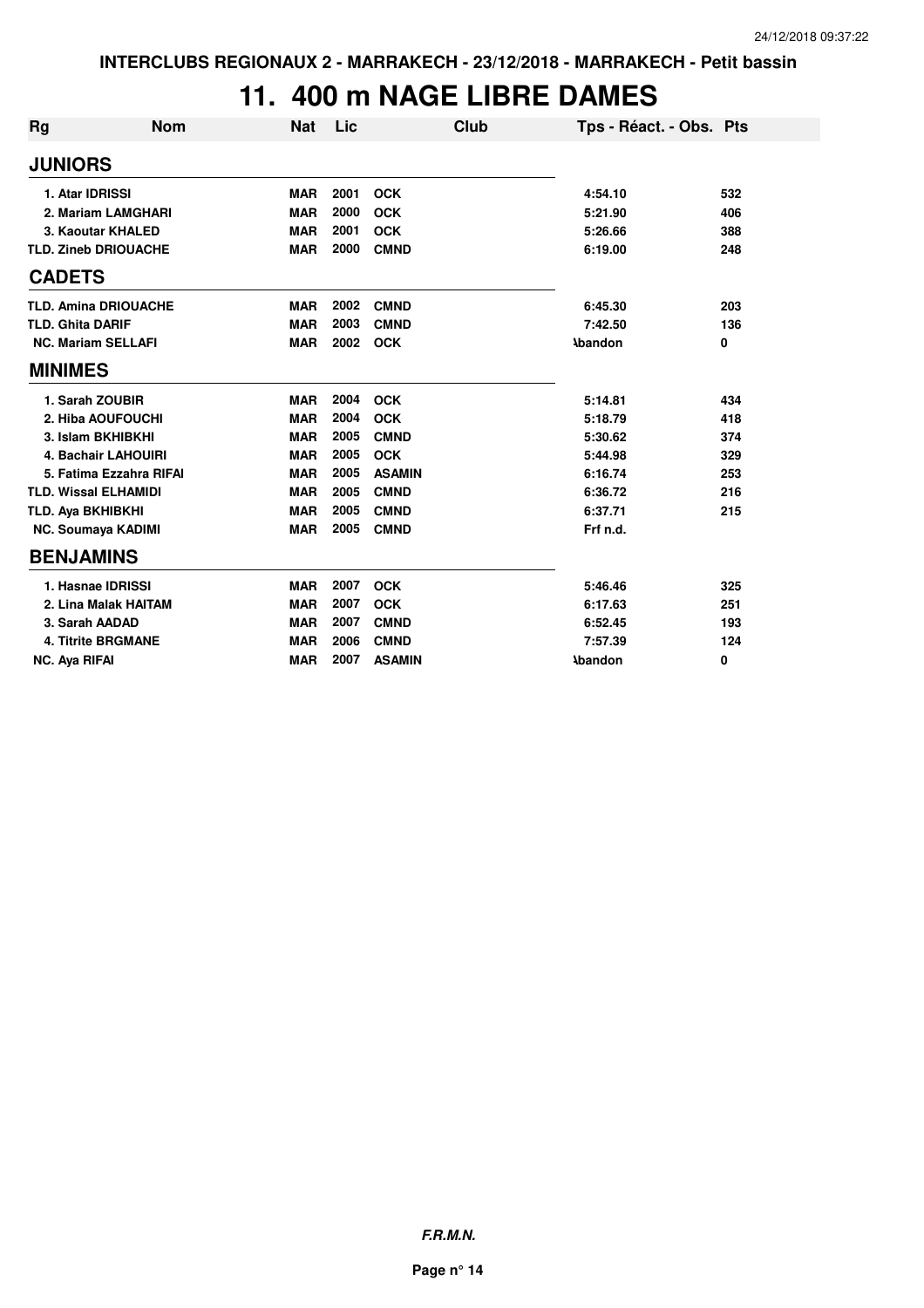### **12. 400 m NAGE LIBRE MESSIEURS**

| <b>Rg</b>                           | <b>Nom</b>               | <b>Nat</b> | Lic  | Club          | Tps - Réact. - Obs. Pts |     |
|-------------------------------------|--------------------------|------------|------|---------------|-------------------------|-----|
| <b>SENIORS</b>                      |                          |            |      |               |                         |     |
| <b>TLD. Ali HAFID</b>               |                          | <b>MAR</b> | 1998 | <b>JIHA</b>   | 5:20.03                 | 325 |
| <b>TLD. Youssef HAIDAR</b>          |                          | MAR        | 1997 | <b>CMND</b>   | 6:08.75                 | 212 |
| <b>JUNIORS</b>                      |                          |            |      |               |                         |     |
| 1. Saad Amine DABBAR                |                          | <b>MAR</b> | 2000 | <b>OCK</b>    | 4:28.52                 | 550 |
| <b>CADETS</b>                       |                          |            |      |               |                         |     |
| 1. Achraf HMAITTANE                 |                          | <b>MAR</b> | 2003 | <b>ASAMIN</b> | 4:41.99                 | 475 |
| 2. Lounes MOUHOUBI                  |                          | <b>MAR</b> | 2002 | <b>ASAMIN</b> | 4:43.16                 | 469 |
| 3. Fayçal FIDADI                    |                          | <b>MAR</b> | 2003 | <b>KACM</b>   | 4:53.59                 | 421 |
| 4. Anas QOUANANE                    |                          | <b>MAR</b> | 2003 | <b>OCK</b>    | 4:54.98                 | 415 |
| 5. Yahya MOUHIB                     |                          | <b>MAR</b> | 2002 | <b>OCK</b>    | 4:57.00                 | 406 |
| 6. Monssif HAITAM                   |                          | <b>MAR</b> | 2002 | <b>OCK</b>    | 4:58.23                 | 401 |
| 7. Mohamed GOUMGHAR                 |                          | <b>MAR</b> | 2003 | <b>CMND</b>   | 5:56.92                 | 234 |
| <b>TLD. Mohamed Amine TOUZI</b>     |                          | <b>MAR</b> | 2002 | <b>CMND</b>   | 6:20.11                 | 194 |
| <b>TLD. Adam FDAILI</b>             |                          | <b>MAR</b> | 2002 | <b>CMND</b>   | 6:33.86                 | 174 |
| <b>TLD. Adam BOUADDI</b>            |                          | MAR        | 2002 | <b>CMND</b>   | 6:35.18                 | 172 |
| <b>TLD. Yassine AADAD</b>           |                          | MAR        | 2003 | <b>CMND</b>   | 6:35.47                 | 172 |
| <b>TLD. Youssef ELGHACHIM</b>       |                          | <b>MAR</b> | 2003 | <b>CMND</b>   | 8:22.44                 | 84  |
| <b>NC. Ayoub RABOUN</b>             |                          | <b>MAR</b> | 2003 | <b>ASAMIN</b> | Frf exc.                |     |
| <b>NC. Mohamed Imam MAHJOUBI</b>    |                          | MAR        | 2003 | <b>ASAMIN</b> | Frf exc.                |     |
| <b>NC. Abdellah JEBBOUR</b>         |                          | MAR        | 2002 | <b>CMND</b>   | Frf n.d.                |     |
| <b>MINIMES</b>                      |                          |            |      |               |                         |     |
|                                     | 1. Mohamed Adam NOURDINE | MAR        | 2005 | <b>OCK</b>    | 4:51.03                 | 432 |
| 2. Hatim CHEHIBA                    |                          | <b>MAR</b> | 2005 | <b>OCK</b>    | 5:08.59                 | 362 |
| <b>3. Amine ZOUBIR</b>              |                          | MAR        | 2004 | <b>OCK</b>    | 5:09.28                 | 360 |
| 4. Rayane DAKI                      |                          | <b>MAR</b> | 2005 | <b>OCK</b>    | 5:21.35                 | 321 |
| 5. Taha Mohammed KHIYAT             |                          | MAR        | 2004 | <b>ASNS</b>   | 5:55.78                 | 236 |
| <b>TLD. Mehdi LAHLOUMI</b>          |                          | <b>MAR</b> | 2004 | <b>CMND</b>   | 6:16.91                 | 199 |
| <b>TLD. Haitam Safouane OURTANE</b> |                          | <b>MAR</b> | 2005 | <b>CMND</b>   | 6:34.57                 | 173 |
| <b>TLD. Abdellah OUAHIA</b>         |                          | <b>MAR</b> | 2004 | <b>CMND</b>   | 7:12.54                 | 131 |
| <b>TLD. Nassim TOUZI</b>            |                          | MAR        | 2005 | <b>CMND</b>   | 8:30.78                 | 79  |
| <b>BENJAMINS</b>                    |                          |            |      |               |                         |     |
| 1. Issam BOUHMALA                   |                          | MAR        | 2007 | <b>JIHA</b>   | 5:29.83                 | 297 |
| 2. Mohamed Taha TRAIDI              |                          | <b>MAR</b> | 2007 | <b>OCK</b>    | 6:12.65                 | 205 |
| 3. Adam AGOURAM                     |                          | MAR        | 2006 | <b>CMND</b>   | 7:03.59                 | 140 |
| 4. Soulayman MOUMINE                |                          | MAR        | 2006 | <b>ASNS</b>   | 7:17.27                 | 127 |
| 5. Saad HADRI                       |                          | MAR        | 2007 | <b>CMND</b>   | 7:21.79                 | 123 |
| 6. Mehdi ABBOU                      |                          | MAR        | 2006 | <b>CMND</b>   | 7:22.78                 | 122 |
| 7. Ilyas DARIF                      |                          | MAR        | 2007 | <b>CMND</b>   | 7:25.75                 | 120 |
| 8. Yassir SOUHAIB                   |                          | MAR        | 2006 | <b>CMND</b>   | 7:32.44                 | 115 |
| 9. Hamza GHAICHA                    |                          | MAR        | 2006 | <b>CMND</b>   | 7:36.70                 | 111 |
| 10. Reda SELOUANE                   |                          | MAR        | 2006 | <b>CMND</b>   | 7:50.75                 | 102 |
| 11. Mouad BOUCHIKHA                 |                          | <b>MAR</b> | 2007 | <b>CMND</b>   | 8:39.16                 | 76  |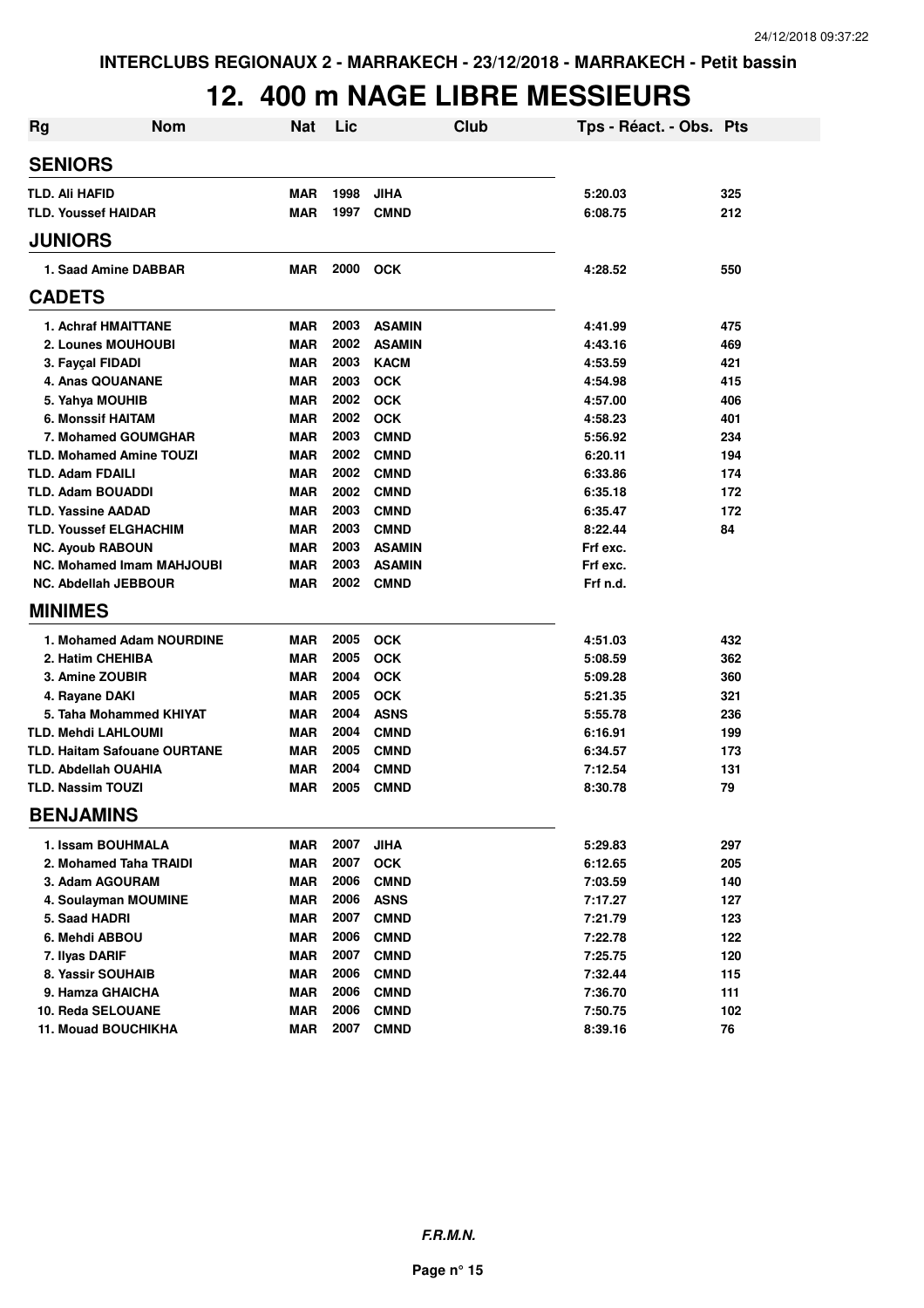# **13. 50 m DOS DAMES**

| <b>Rg</b>               | <b>Nom</b>                    | <b>Nat</b> | Lic  | Club          | Tps - Réact. - Obs. Pts |     |
|-------------------------|-------------------------------|------------|------|---------------|-------------------------|-----|
| <b>JUNIORS</b>          |                               |            |      |               |                         |     |
|                         | 1. Wissal NAFR                | <b>MAR</b> | 2000 | <b>OCK</b>    | 35.12                   | 457 |
| 2. Hiba RMILI           |                               | <b>MAR</b> | 2000 | <b>OCK</b>    | 35.23                   | 453 |
|                         | 3. Maria AIT BOUSERHANE       | <b>MAR</b> | 2001 | <b>JIHA</b>   | 36.06                   | 422 |
|                         | 4. Kaoutar KHALED             | <b>MAR</b> | 2001 | <b>OCK</b>    | 37.75                   | 368 |
| <b>NC. Hiba FAHSI</b>   |                               | <b>MAR</b> | 2001 | <b>OCK</b>    | Frf n.d.                |     |
| <b>CADETS</b>           |                               |            |      |               |                         |     |
|                         | 1. Yasmine BANADI             | <b>MAR</b> | 2003 | <b>OCK</b>    | 36.88                   | 395 |
|                         | 2. Salma EL MACHFOU           | <b>MAR</b> | 2003 | <b>JIHA</b>   | 40.93                   | 289 |
|                         | 3. Hibat Allah DOUADA         | <b>MAR</b> | 2002 | <b>KACM</b>   | 41.20                   | 283 |
| <b>TLD. Ghita DARIF</b> |                               | <b>MAR</b> | 2003 | <b>CMND</b>   | 53.01                   | 133 |
| <b>MINIMES</b>          |                               |            |      |               |                         |     |
|                         | 1. Hiba AOUFOUCHI             | <b>MAR</b> | 2004 | <b>OCK</b>    | 36.71                   | 400 |
|                         | 2. Aalia BOUOUFOUSSE          | <b>MAR</b> | 2004 | <b>JIHA</b>   | 37.09                   | 388 |
|                         | 3. Sarah ZOUBIR               | <b>MAR</b> | 2004 | <b>OCK</b>    | 39.14                   | 330 |
|                         | 4. Safaa KHRISS               | <b>MAR</b> | 2004 | <b>ASAMIN</b> | 39.34                   | 325 |
|                         | 5. Bachair LAHOUIRI           | <b>MAR</b> | 2005 | <b>OCK</b>    | 39.88                   | 312 |
|                         | 6. Sara ZEKRITI               | <b>MAR</b> | 2004 | <b>JIHA</b>   | 39.97                   | 310 |
|                         | 7. Sarah ED DRIEF             | <b>MAR</b> | 2004 | <b>KACM</b>   | 41.16                   | 284 |
|                         | 8. Wiam LHASSAR               | <b>MAR</b> | 2004 | <b>OCS</b>    | 41.38                   | 279 |
|                         | 9. Aya ELYOUSSOFI             | <b>MAR</b> | 2005 | <b>OCS</b>    | 44.98                   | 217 |
|                         | <b>TLD. Wissal ELHAMIDI</b>   | <b>MAR</b> | 2005 | <b>CMND</b>   | 48.89                   | 169 |
|                         | <b>TLD. Doha ANKA SOUBAAI</b> | <b>MAR</b> | 2004 | <b>KACM</b>   | 49.41                   | 164 |
|                         | <b>TLD. Zaynab TSERGHINI</b>  | <b>MAR</b> | 2005 | <b>OCS</b>    | 52.54                   | 136 |
| <b>BENJAMINS</b>        |                               |            |      |               |                         |     |
| 1. Aya RIFAI            |                               | <b>MAR</b> | 2007 | <b>ASAMIN</b> | 39.59                   | 319 |
|                         | 2. Sarah LACOMBE              | <b>MAR</b> | 2007 | JIHA          | 41.41                   | 279 |
|                         | 3. Wiam SAOUI                 | <b>MAR</b> | 2006 | <b>ASAMIN</b> | 41.63                   | 274 |
|                         | 4. Lina BOURZI                | <b>MAR</b> | 2007 | <b>ASAMIN</b> | 43.38                   | 242 |
|                         | 5. Marwa EL-ABBARI            | <b>MAR</b> | 2007 | <b>OCK</b>    | 43.88                   | 234 |
|                         | 6. Alae ELOUAZZANI            | <b>MAR</b> | 2006 | <b>OCS</b>    | 45.28                   | 213 |
|                         | 7. Sara CHBALY                | <b>MAR</b> | 2006 | <b>JIHA</b>   | 46.52                   | 196 |
|                         | 8. Aya ELOUAZZANI             | <b>MAR</b> | 2006 | <b>OCS</b>    | 48.06                   | 178 |
|                         | 9. Insaf ECH-CHEIKH           | <b>MAR</b> | 2006 | <b>OCK</b>    | 49.22                   | 166 |
|                         | <b>10. Hiba LAMOURI</b>       | <b>MAR</b> | 2007 | <b>JIHA</b>   | 49.34                   | 165 |
|                         | 11. Diyaa AZNAKI              | <b>MAR</b> | 2006 | <b>OCS</b>    | 49.78                   | 160 |
|                         | <b>NC. Ilham EL MACHFOU</b>   | <b>MAR</b> | 2007 | <b>JIHA</b>   | Dsq VI                  | 0   |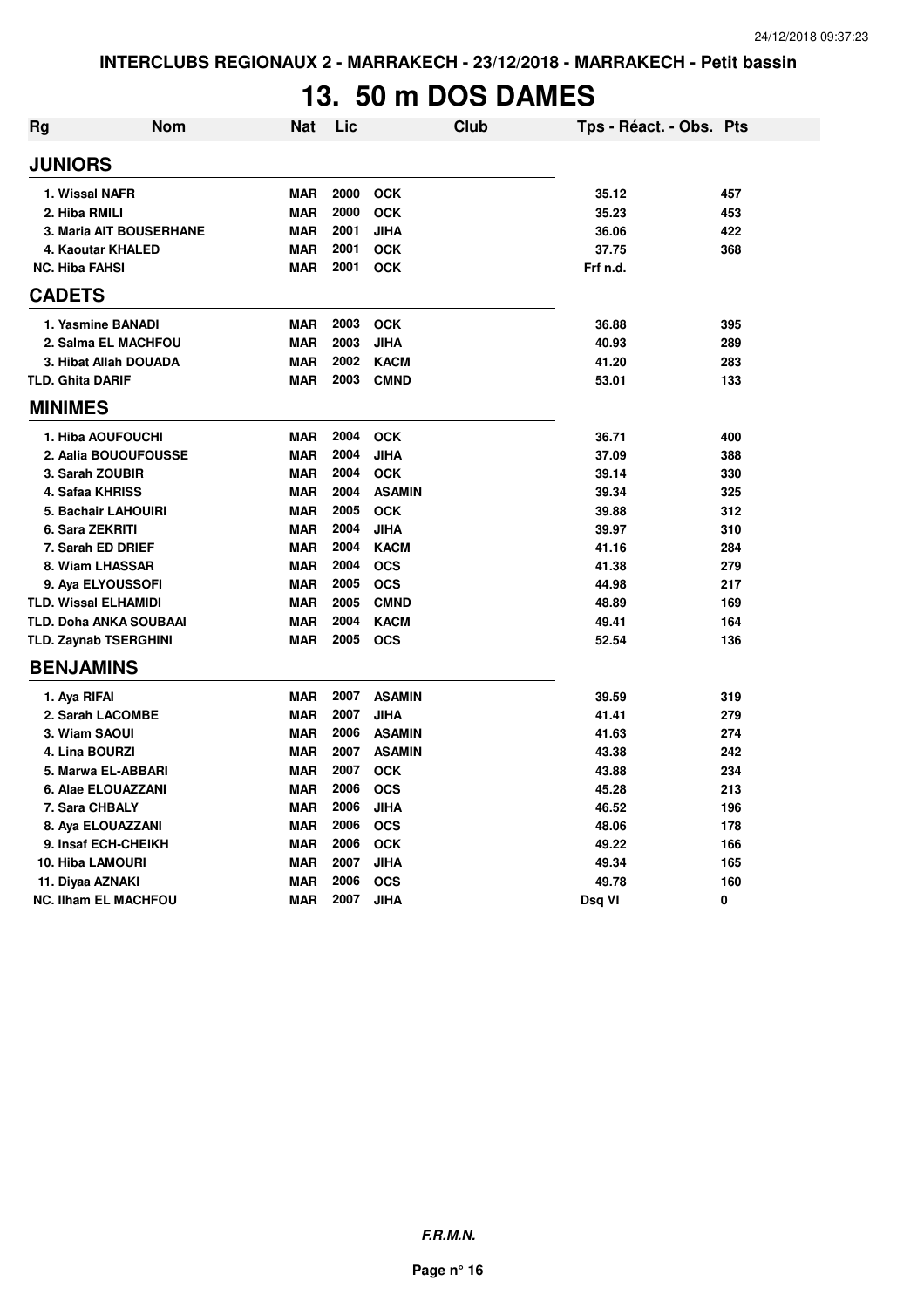### **14. 50 m DOS MESSIEURS**

| <b>Rg</b>      | <b>Nom</b>                                                | <b>Nat</b>               | Lic          |                              | Club | Tps - Réact. - Obs. Pts |            |
|----------------|-----------------------------------------------------------|--------------------------|--------------|------------------------------|------|-------------------------|------------|
| <b>JUNIORS</b> |                                                           |                          |              |                              |      |                         |            |
|                | 1. Oussama ALIOUI                                         | <b>MAR</b>               | 2000         | <b>OCS</b>                   |      | 33.30                   | 376        |
|                | 2. Hamza ALAOUI MORTAJI                                   | <b>MAR</b>               | 2000         | <b>ASNS</b>                  |      | 35.13                   | 320        |
|                | <b>TLD. Ahmed DAHLANE</b>                                 | <b>MAR</b>               | 2001         | <b>JIHA</b>                  |      | 39.50                   | 225        |
|                | NC. Abderahmane SOUHJOUD                                  | <b>MAR</b>               | 2001         | <b>CKM</b>                   |      | Frf n.d.                |            |
| <b>CADETS</b>  |                                                           |                          |              |                              |      |                         |            |
|                | 1. Ismail ES SAMLALI                                      | <b>MAR</b>               | 2002         | <b>OCK</b>                   |      | 28.94                   | 573        |
|                | 2. Mohamed Amine DIDOUCH                                  | <b>MAR</b>               | 2003         | <b>ASAMIN</b>                |      | 31.17                   | 458        |
|                | 3. Youssef KARADA                                         | <b>MAR</b>               | 2003         | <b>ASAMIN</b>                |      | 31.91                   | 427        |
|                | 4. Monssif HAITAM                                         | <b>MAR</b>               | 2002         | <b>OCK</b>                   |      | 33.10                   | 383        |
|                | 5. Yassine JAA                                            | <b>MAR</b>               | 2003         | <b>CBN</b>                   |      | 33.94                   | 355        |
|                | 6. Fayçal FIDADI                                          | <b>MAR</b>               | 2003         | <b>KACM</b>                  |      | 34.34                   | 343        |
|                | 7. Hatim BENAZZOUZ                                        | <b>MAR</b>               | 2003         | <b>OCS</b>                   |      | 34.45                   | 339        |
|                | 8. Othmane AIT SALAH                                      | <b>MAR</b>               | 2002         | <b>JIHA</b>                  |      | 34.48                   | 339        |
|                | 9. Achraf BENRBIB                                         | <b>MAR</b>               | 2003         | <b>OCS</b>                   |      | 34.57                   | 336        |
|                | 10. Rayyane ELOUAZZANI                                    | <b>MAR</b>               | 2002         | <b>OCS</b>                   |      | 34.73                   | 331        |
|                | 11. Mohamed Reda ENNAZIHI                                 | <b>MAR</b>               | 2002         | <b>OCS</b>                   |      | 35.10                   | 321        |
|                | <b>12. Youssef KHAOURI MAHIR</b>                          | <b>MAR</b>               | 2003         | <b>CBN</b>                   |      | 36.47                   | 286        |
|                | 13. Anwar SAISSI                                          | <b>MAR</b>               | 2003         | <b>OCS</b>                   |      | 38.94                   | 235        |
|                | 14. Ilyasse ALIOUI                                        | <b>MAR</b>               | 2002         | <b>OCS</b>                   |      | 39.25                   | 229        |
|                | <b>NC. Youssef RHALLAB</b><br><b>NC. Abdellah JEBBOUR</b> | <b>MAR</b><br><b>MAR</b> | 2002<br>2002 | <b>CKM</b><br><b>CMND</b>    |      | Frf n.d.<br>Frf n.d.    |            |
|                | <b>NC. Ahmed Amine CHAYED</b>                             | <b>MAR</b>               | 2003         | <b>JIHA</b>                  |      | Frf n.d.                |            |
|                |                                                           |                          |              |                              |      |                         |            |
| <b>MINIMES</b> |                                                           |                          |              |                              |      |                         |            |
|                | 1. Hatim CHEHIBA                                          | <b>MAR</b>               | 2005         | <b>OCK</b>                   |      | 35.37                   | 314        |
|                | 2. Mohamed Reda ELMARNI                                   | <b>MAR</b>               | 2004         | <b>OCS</b>                   |      | 35.55                   | 309        |
|                | 3. Zakaria REKHLA                                         | <b>MAR</b>               | 2004         | <b>OCS</b>                   |      | 36.00                   | 297        |
|                | 4. Adam LAMZOUGUI                                         | <b>MAR</b>               | 2004         | <b>JIHA</b>                  |      | 36.58                   | 283        |
|                | <b>5. Ali BENLACHHAB</b>                                  | <b>MAR</b>               | 2005         | <b>ASAMIN</b>                |      | 37.87                   | 255        |
|                | 6. Amine ZOUBIR                                           | <b>MAR</b>               | 2004         | <b>OCK</b>                   |      | 38.06                   | 252        |
|                | 7. Adam JAMALI                                            | <b>MAR</b>               | 2004         | <b>ASAMIN</b>                |      | 39.27                   | 229        |
|                | 8. Aymane DIANI                                           | <b>MAR</b>               | 2005<br>2005 | <b>JIHA</b>                  |      | 39.96                   | 217        |
|                | 9. Soufiane AMRI<br>10. Iliass ZARQUAN                    | <b>MAR</b><br><b>MAR</b> | 2005         | <b>ASAMIN</b><br><b>JIHA</b> |      | 40.68<br>41.51          | 206<br>194 |
|                | 11. Yahya AMARIR                                          | <b>MAR</b>               | 2004         | <b>KACM</b>                  |      | 42.49                   | 181        |
|                | 12. Youssef CHAYED                                        | <b>MAR</b>               | 2005         | <b>JIHA</b>                  |      | 43.44                   | 169        |
|                | <b>TLD. Ismail NAIT BRAHIM</b>                            | MAR                      | 2004         | <b>OCS</b>                   |      | 1:26.99                 | 21         |
|                | <b>NC. Soufian YOUSFI</b>                                 | <b>MAR</b>               | 2004         | <b>CKM</b>                   |      | Dsq NI                  | 0          |
|                | <b>NC. Youssef FELLAHI</b>                                | <b>MAR</b>               | 2004         | <b>CKM</b>                   |      | Dsq NI                  | 0          |
|                | <b>NC. Abderrazzak SOUHJOUD</b>                           | <b>MAR</b>               | 2005         | <b>CKM</b>                   |      | Dsq NI                  | 0          |
|                | <b>BENJAMINS</b>                                          |                          |              |                              |      |                         |            |
|                | 1. Houssam BENRBIB                                        | <b>MAR</b>               | 2006         | <b>OCS</b>                   |      | 37.52                   | 263        |
|                | 2. Ahmed BENAZZOUZ                                        | <b>MAR</b>               | 2006         | <b>OCS</b>                   |      | 37.58                   | 261        |
|                | 3. El Mehdi MOUHACHIM                                     | <b>MAR</b>               | 2006         | <b>JIHA</b>                  |      | 38.55                   | 242        |
|                | 4. Omar AMRI                                              | MAR                      | 2007         | <b>ASAMIN</b>                |      | 39.88                   | 219        |
|                | 5. Issam BOUHMALA                                         | <b>MAR</b>               | 2007         | JIHA                         |      | 39.94                   | 218        |
|                | 6. Hamza TABIT                                            | MAR                      | 2006         | <b>ASAMIN</b>                |      | 42.13                   | 185        |
|                | 7. Mohamed Dya Eddine MOUTAI                              | <b>MAR</b>               | 2007         | <b>JIHA</b>                  |      | 43.00                   | 174        |
|                | 8. Ilyass LAMZOUGUI                                       | <b>MAR</b>               | 2007         | <b>JIHA</b>                  |      | 46.66                   | 136        |
|                | 9. Reda SELOUANE                                          | <b>MAR</b>               | 2006         | <b>CMND</b>                  |      | 52.81                   | 94         |
|                | <b>10. Mohamed KHOULAKI</b>                               | MAR                      | 2006         | <b>CKM</b>                   |      | 55.50                   | 81         |
|                | 11. Mehdi ABBOU                                           | <b>MAR</b>               | 2006         | <b>CMND</b>                  |      | 57.25                   | 74         |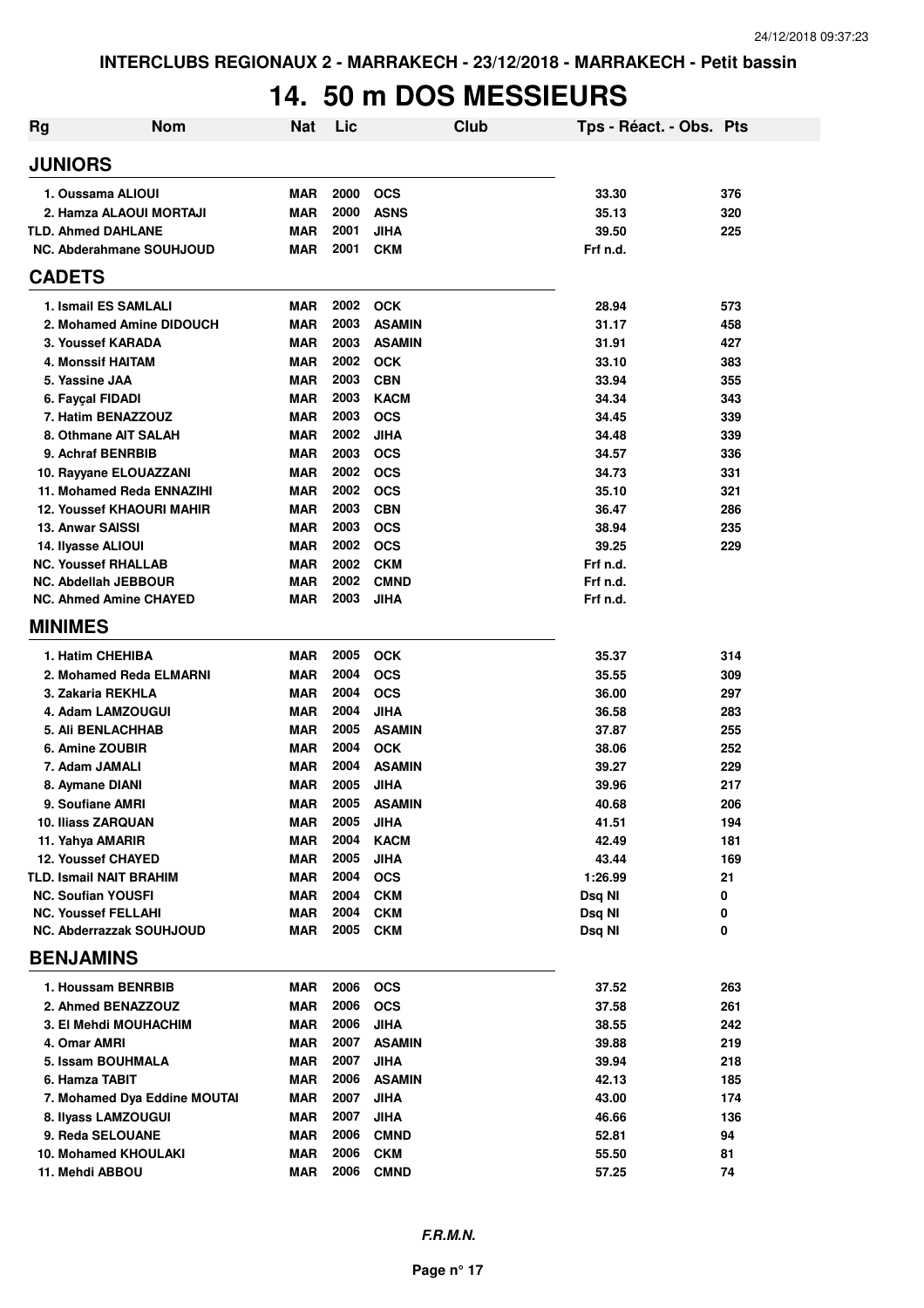### **15. 200 m PAPILLON DAMES**

| Rg             | <b>Nom</b> | <b>Nat</b> | Lic.     | Club | Tps - Réact. - Obs. Pts |     |
|----------------|------------|------------|----------|------|-------------------------|-----|
| <b>CADETS</b>  |            |            |          |      |                         |     |
| 1. Hiba LAKNIT |            | <b>MAR</b> | 2002 OCK |      | 2:34.72                 | 488 |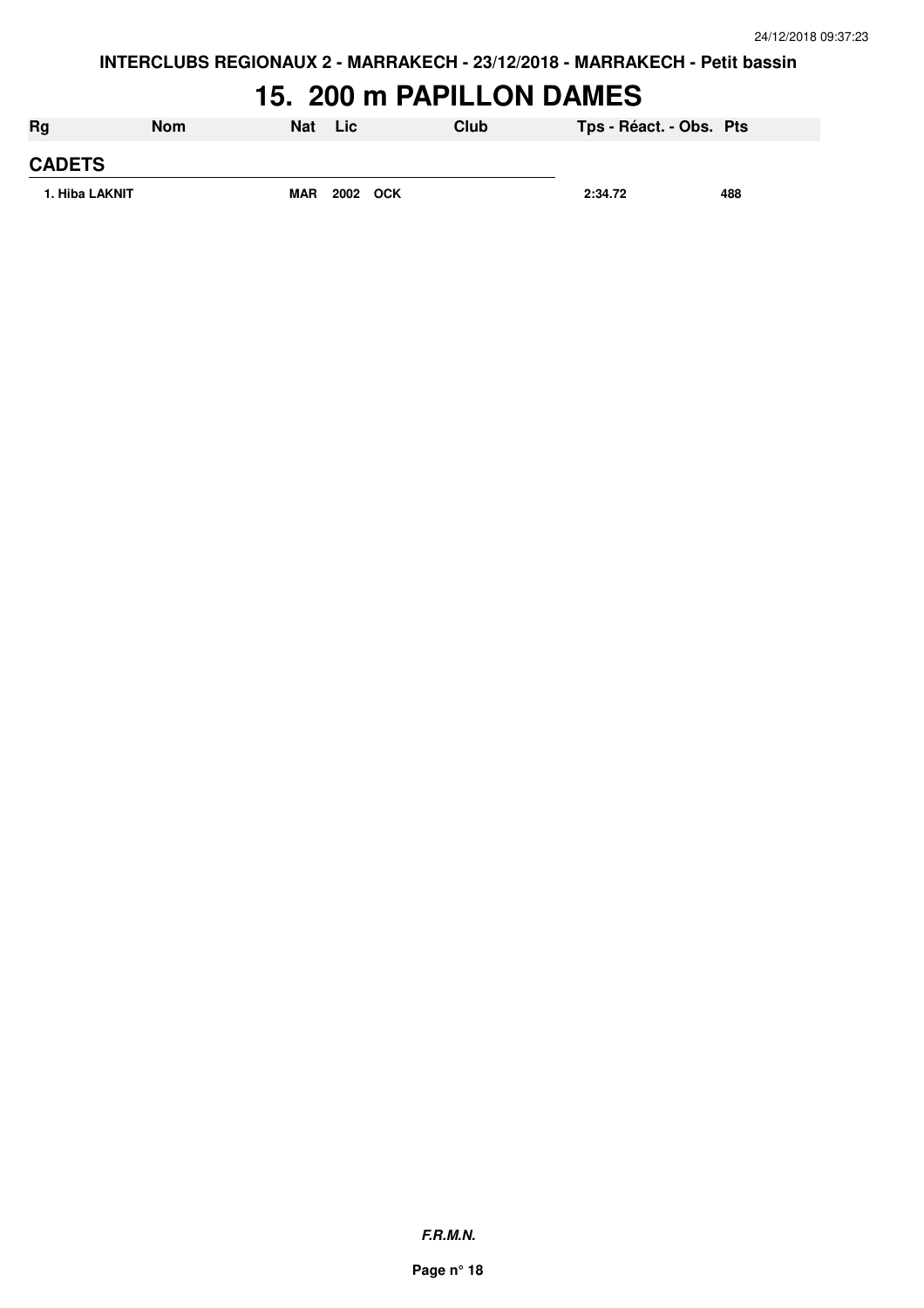#### **16. 200 m PAPILLON MESSIEURS**

| Rg                           | <b>Nom</b>            | <b>Nat</b> | Lic  | Club        | Tps - Réact. - Obs. Pts |     |
|------------------------------|-----------------------|------------|------|-------------|-------------------------|-----|
| <b>SENIORS</b>               |                       |            |      |             |                         |     |
| <b>TLD. Yassine BENBARKA</b> |                       | <b>MAR</b> | 1996 | <b>CMND</b> | 3:27.69                 | 154 |
| <b>CADETS</b>                |                       |            |      |             |                         |     |
| <b>TLD. Adam FDAILI</b>      |                       | <b>MAR</b> | 2002 | <b>CMND</b> | 3:42.12                 | 126 |
| <b>MINIMES</b>               |                       |            |      |             |                         |     |
|                              | 1. Ibrahim EL MAOUKOR | <b>MAR</b> | 2004 | <b>CMND</b> | 3:04.23                 | 221 |
| <b>TLD. Mehdi LAHLOUMI</b>   |                       | <b>MAR</b> | 2004 | <b>CMND</b> | 3:36.09                 | 137 |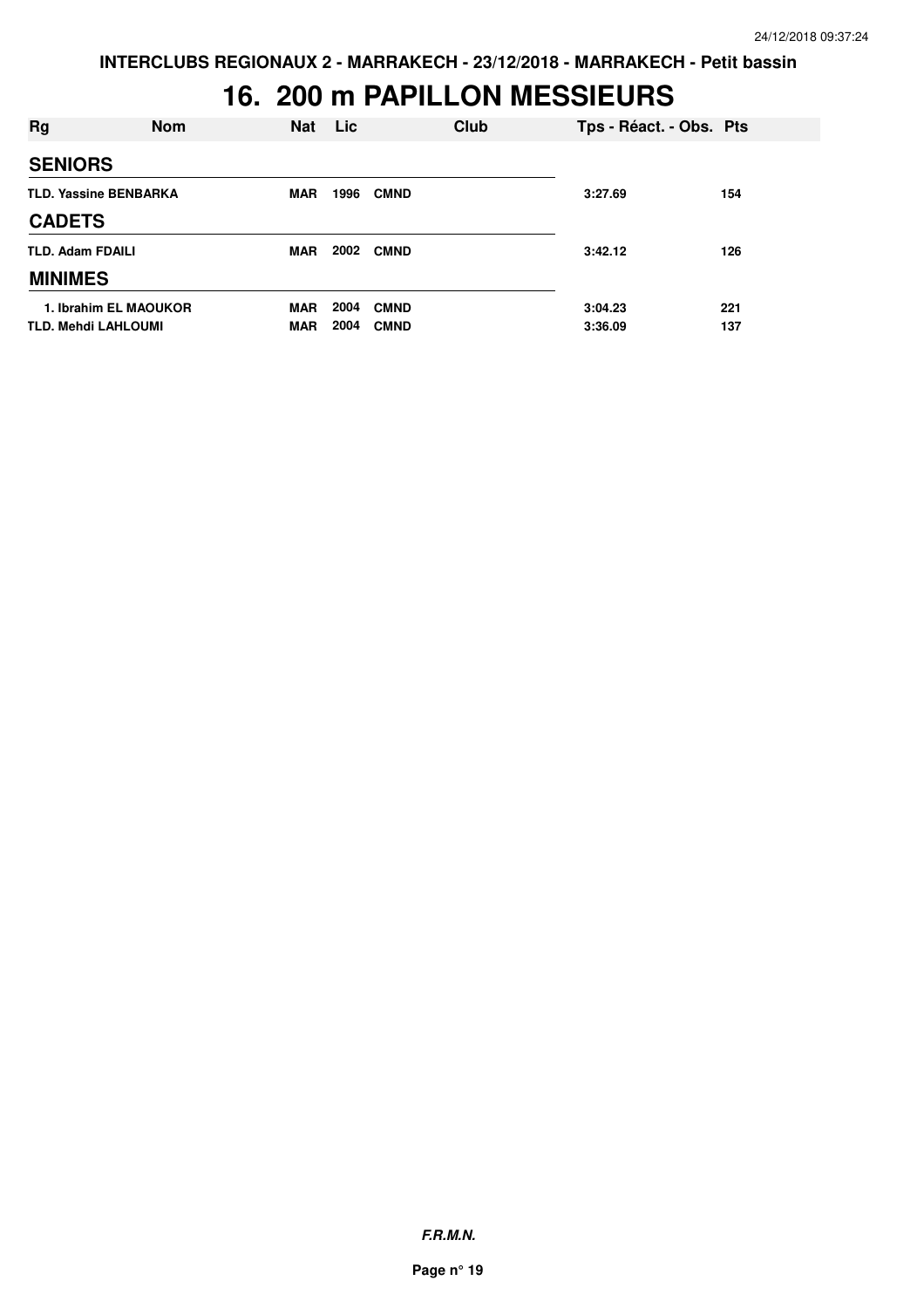# **17. 100 m BRASSE DAMES**

| <b>Rg</b>                    | <b>Nom</b>          | <b>Nat</b> | Lic  | <b>Club</b>   | Tps - Réact. - Obs. Pts |     |
|------------------------------|---------------------|------------|------|---------------|-------------------------|-----|
| <b>JUNIORS</b>               |                     |            |      |               |                         |     |
| 1. Mariam LAMGHARI           |                     | <b>MAR</b> | 2000 | <b>OCK</b>    | 1:26.17                 | 416 |
| 2. Wissal NAFR               |                     | <b>MAR</b> | 2000 | <b>OCK</b>    | 1:29.85                 | 367 |
| <b>NC. Zineb DRIOUACHE</b>   |                     | <b>MAR</b> | 2000 | <b>CMND</b>   | Frf n.d.                |     |
| <b>CADETS</b>                |                     |            |      |               |                         |     |
| <b>TLD. Oumniyya TOURBI</b>  |                     | <b>MAR</b> | 2003 | <b>CMND</b>   | 1:41.39                 | 255 |
| <b>TLD. Amina DRIOUACHE</b>  |                     | <b>MAR</b> | 2002 | <b>CMND</b>   | 2:00.67                 | 151 |
| <b>MINIMES</b>               |                     |            |      |               |                         |     |
| 1. Douaa ES SAMAKI           |                     | <b>MAR</b> | 2004 | <b>OCK</b>    | 1:28.60                 | 383 |
| 2. Sarah ED DRIEF            |                     | <b>MAR</b> | 2004 | <b>KACM</b>   | 1:38.50                 | 278 |
| 3. Wiam LHASSAR              |                     | <b>MAR</b> | 2004 | <b>OCS</b>    | 1:43.88                 | 237 |
| 4. Islam BKHIBKHI            |                     | <b>MAR</b> | 2005 | <b>CMND</b>   | 1:44.53                 | 233 |
| TLD. Aya BKHIBKHI            |                     | <b>MAR</b> | 2005 | <b>CMND</b>   | 1:47.98                 | 211 |
| <b>NC. Malak RAKIK</b>       |                     | <b>MAR</b> | 2004 | <b>JIHA</b>   | Frf n.d.                |     |
| <b>NC. Aalia BOUOUFOUSSE</b> |                     | <b>MAR</b> | 2004 | <b>JIHA</b>   | Frf n.d.                |     |
| <b>BENJAMINS</b>             |                     |            |      |               |                         |     |
| 1. Joulane MAHJOUBI          |                     | <b>MAR</b> | 2007 | <b>ASAMIN</b> | 1:42.94                 | 244 |
| 2. Ghita ALADLOUNI           |                     | <b>MAR</b> | 2006 | <b>JIHA</b>   | 1:44.07                 | 236 |
|                              | 3. Rahma EL HAMDANI | <b>MAR</b> | 2007 | <b>JIHA</b>   | 1:47.21                 | 216 |
| 4. Ilham EL MACHFOU          |                     | <b>MAR</b> | 2007 | <b>JIHA</b>   | 1:48.42                 | 209 |
| 5. Alae ELOUAZZANI           |                     | <b>MAR</b> | 2006 | <b>OCS</b>    | 1:49.34                 | 203 |
| 6. Sara CHBALY               |                     | <b>MAR</b> | 2006 | <b>JIHA</b>   | 1:51.20                 | 193 |
| 7. Diyaa AZNAKI              |                     | <b>MAR</b> | 2006 | <b>OCS</b>    | 1:55.63                 | 172 |
| 8. Aya ELOUAZZANI            |                     | <b>MAR</b> | 2006 | <b>OCS</b>    | 1:56.93                 | 166 |
| 9. Hiba LAMOURI              |                     | <b>MAR</b> | 2007 | <b>JIHA</b>   | 2:01.31                 | 149 |
| 10. Sarah AADAD              |                     | <b>MAR</b> | 2007 | <b>CMND</b>   | 2:01.56                 | 148 |
| <b>11. Titrite BRGMANE</b>   |                     | <b>MAR</b> | 2006 | <b>CMND</b>   | 2:04.85                 | 136 |